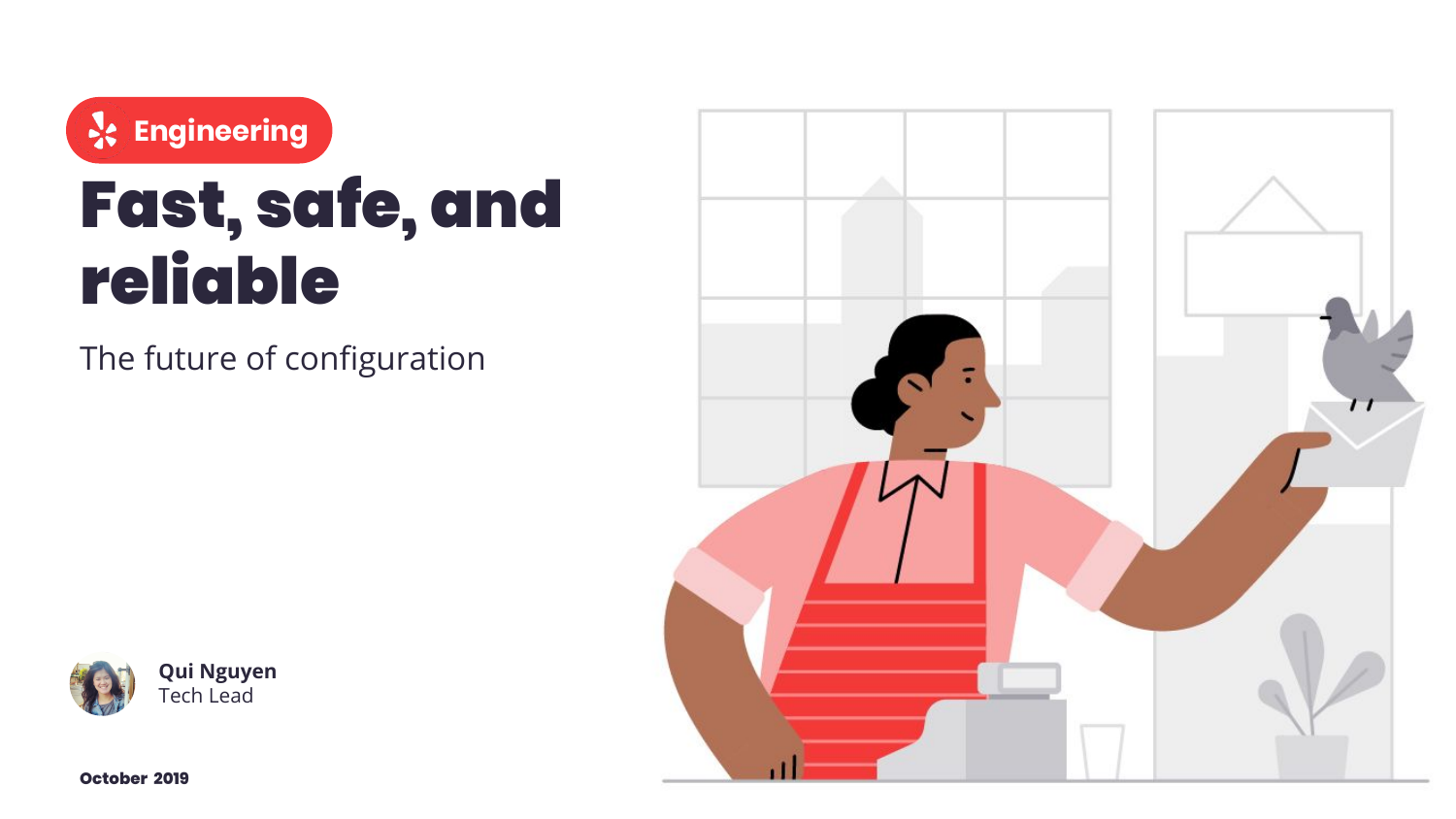## **How can we best empower developers?**

Enable them to make changes as quickly as possible, while making it easy to stay safe.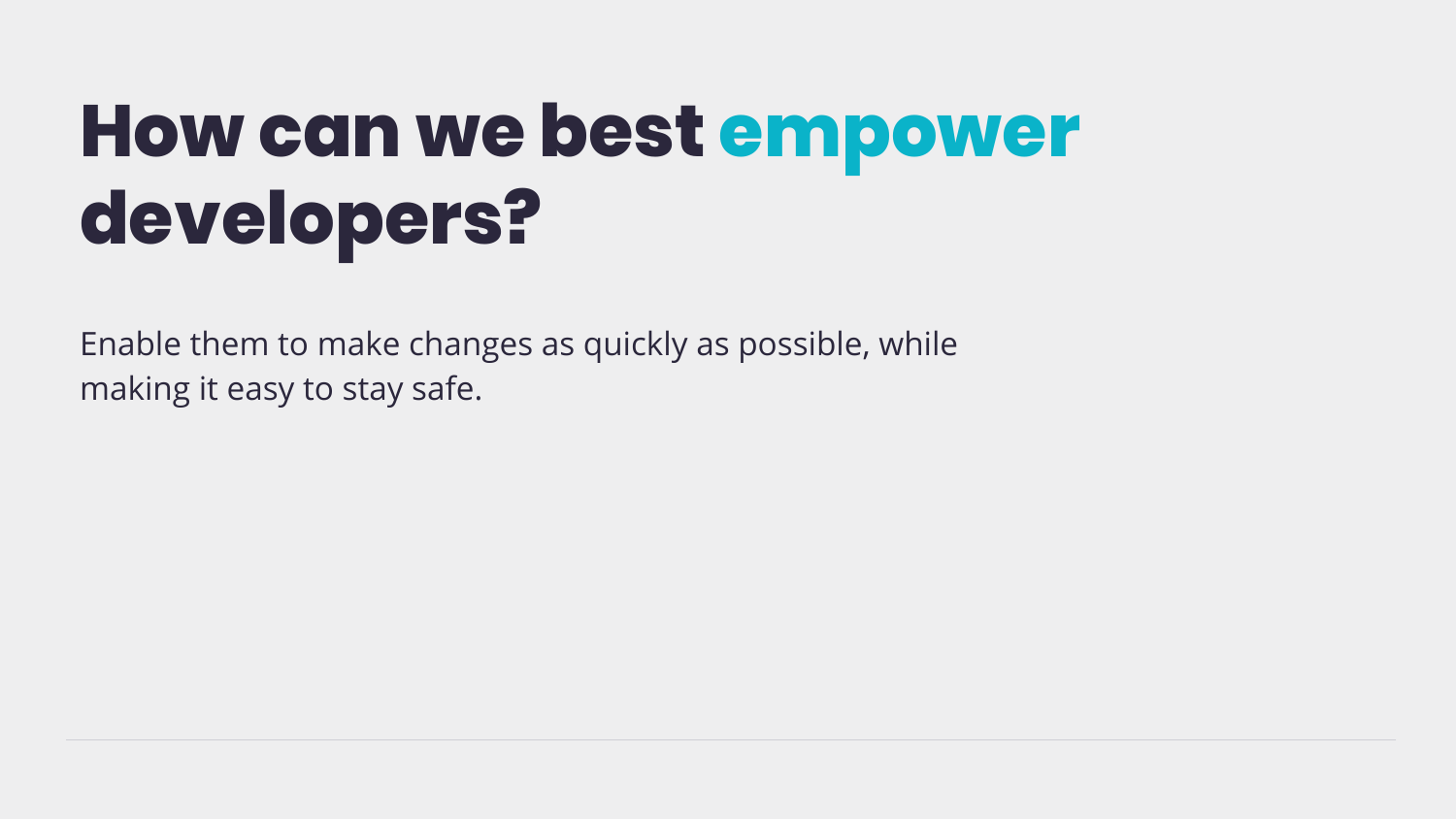# Configuration

Values used internally by applications that you want to change over time.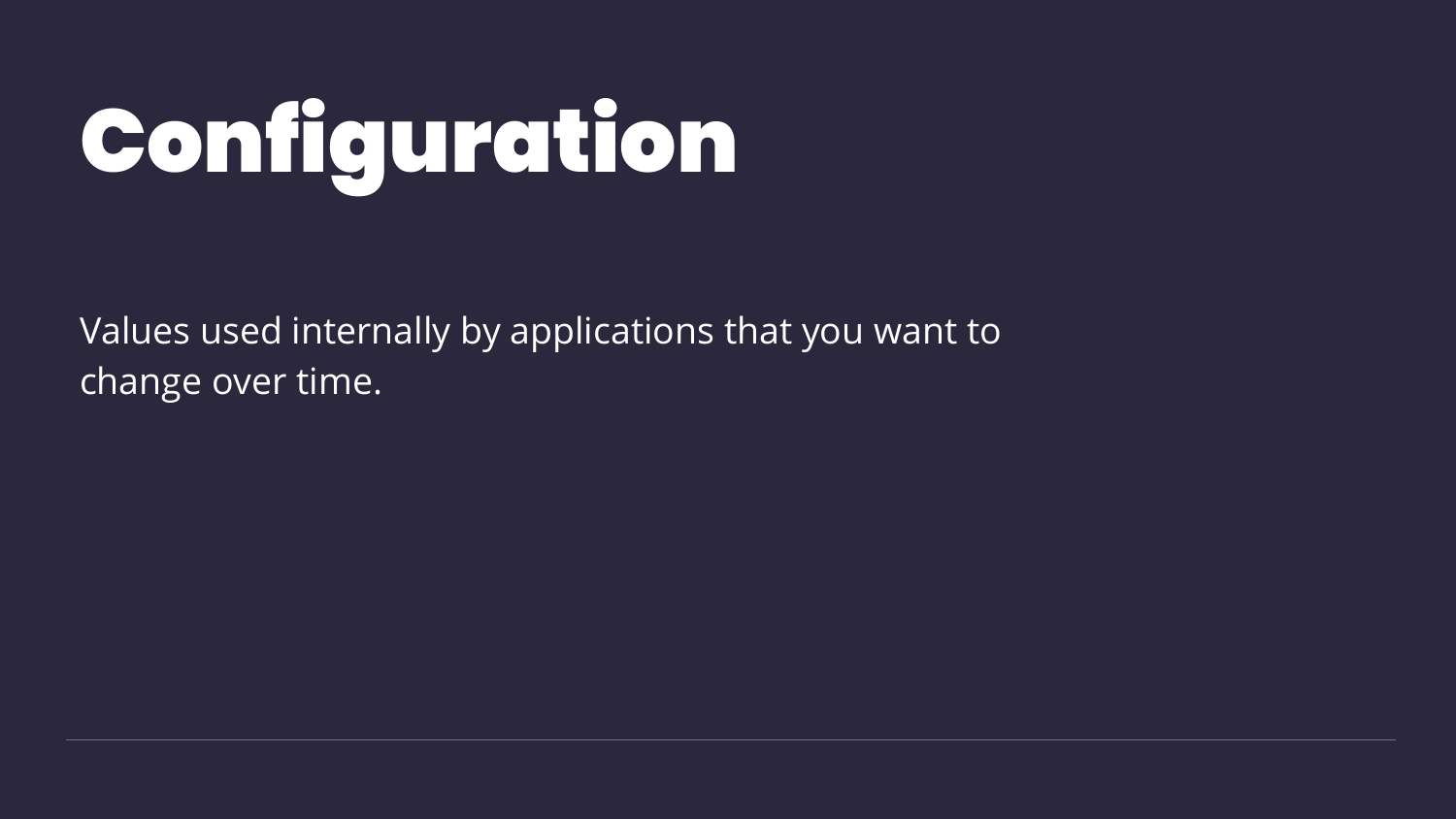Decouple the application from resource names like S3 buckets or logs.

Change the number of search results.

Tune the number of retries and timeouts for a request.

Update percentages or whitelists for an experiment.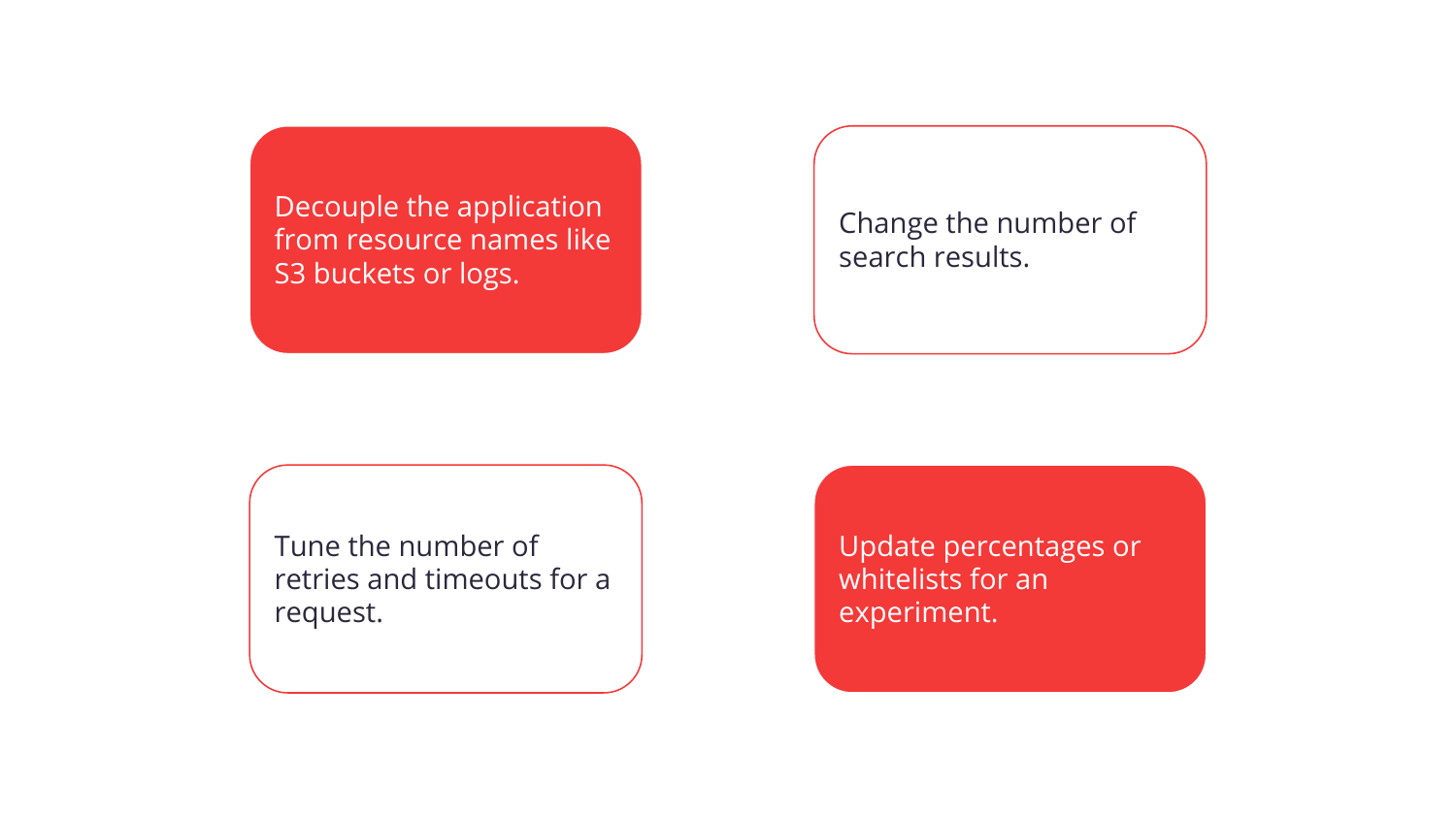#### **Constants**

config.py

---------

TIMEOUT\_SEC = 10

client.py

---------

from config import TIMEOUT\_SEC do\_request(TIMEOUT\_SEC)

- **+** Reusable
- **–** Need to update code
- **–** Can't vary across environments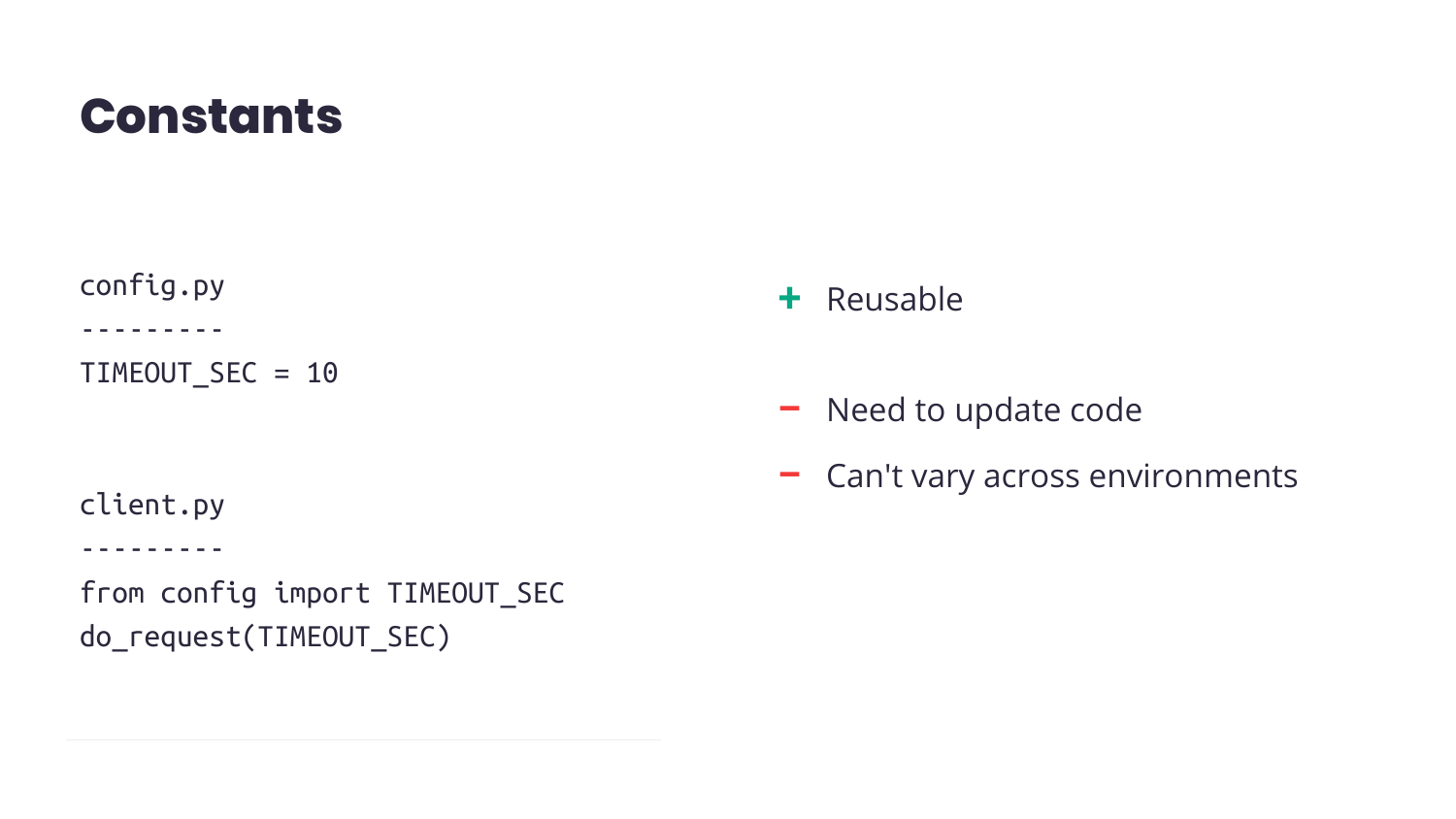#### **Environment variables**

```
client.py
---------
timeout = os.environ.get(
   'TIMEOUT_SEC'
)
do_request(timeout)
```
- **+** Reusable
- **+** Can vary across environments
- **–** Need to restart process

\$ TIMEOUT\_SEC=10 python client.py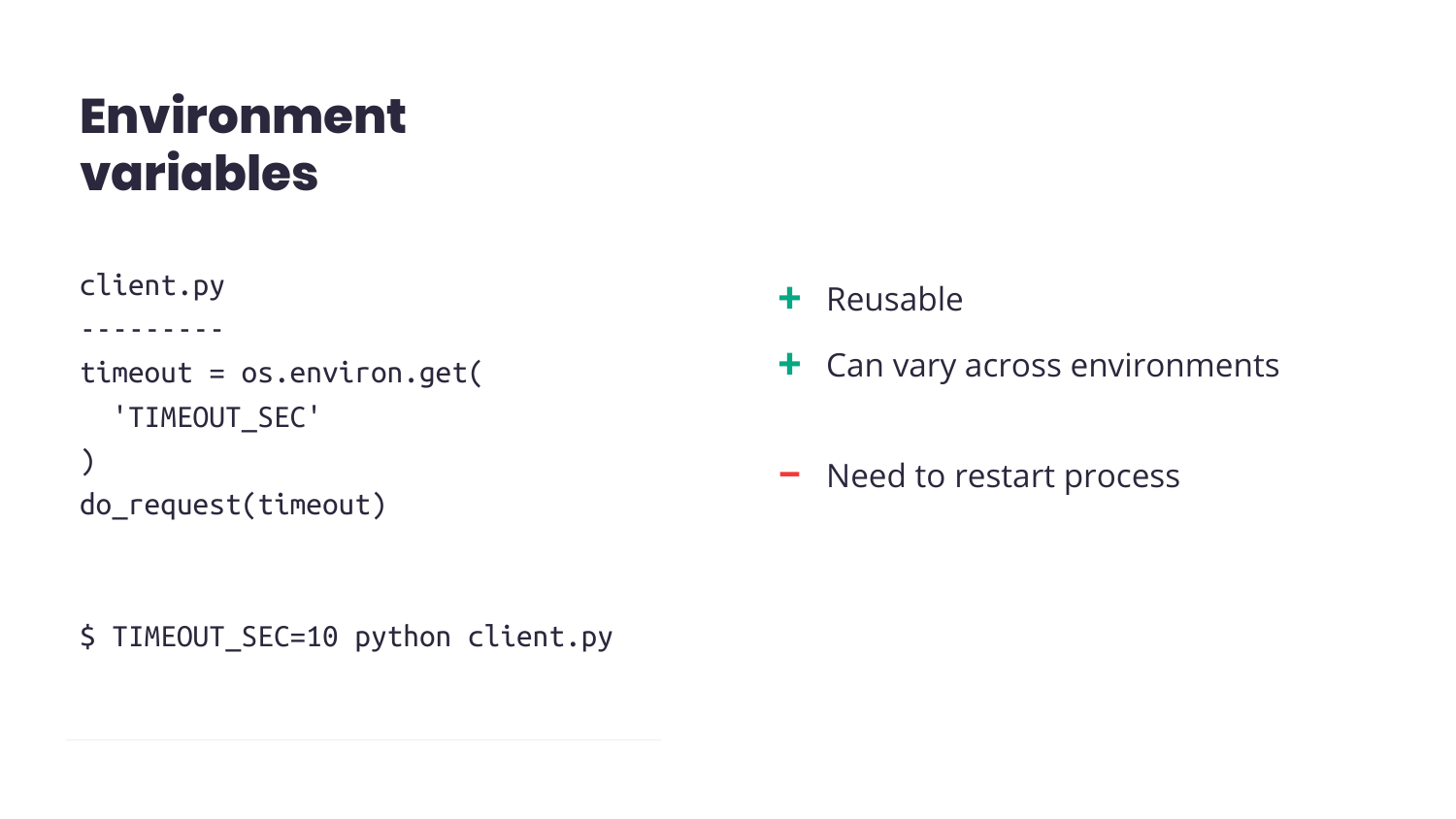#### **Read from files**

client.yaml

-----------

timeout: 10

client.py

```
---------
```

```
load_file_if_changed('client.yaml')
timeout = get_config('timeout')
do_request(timeout)
```
- **+** Reusable
- **+** Can vary across environments
- **+** Get new value if file changes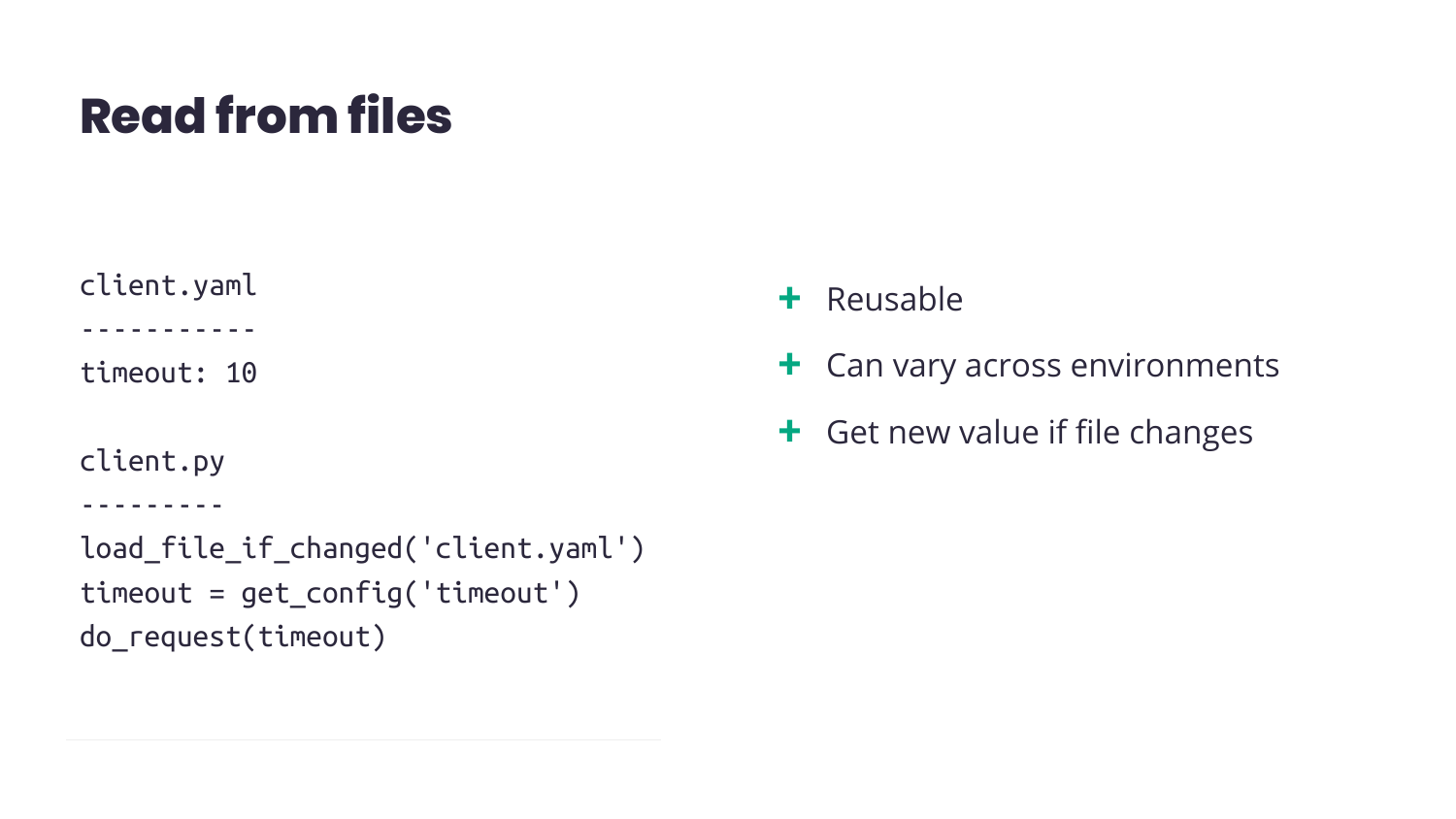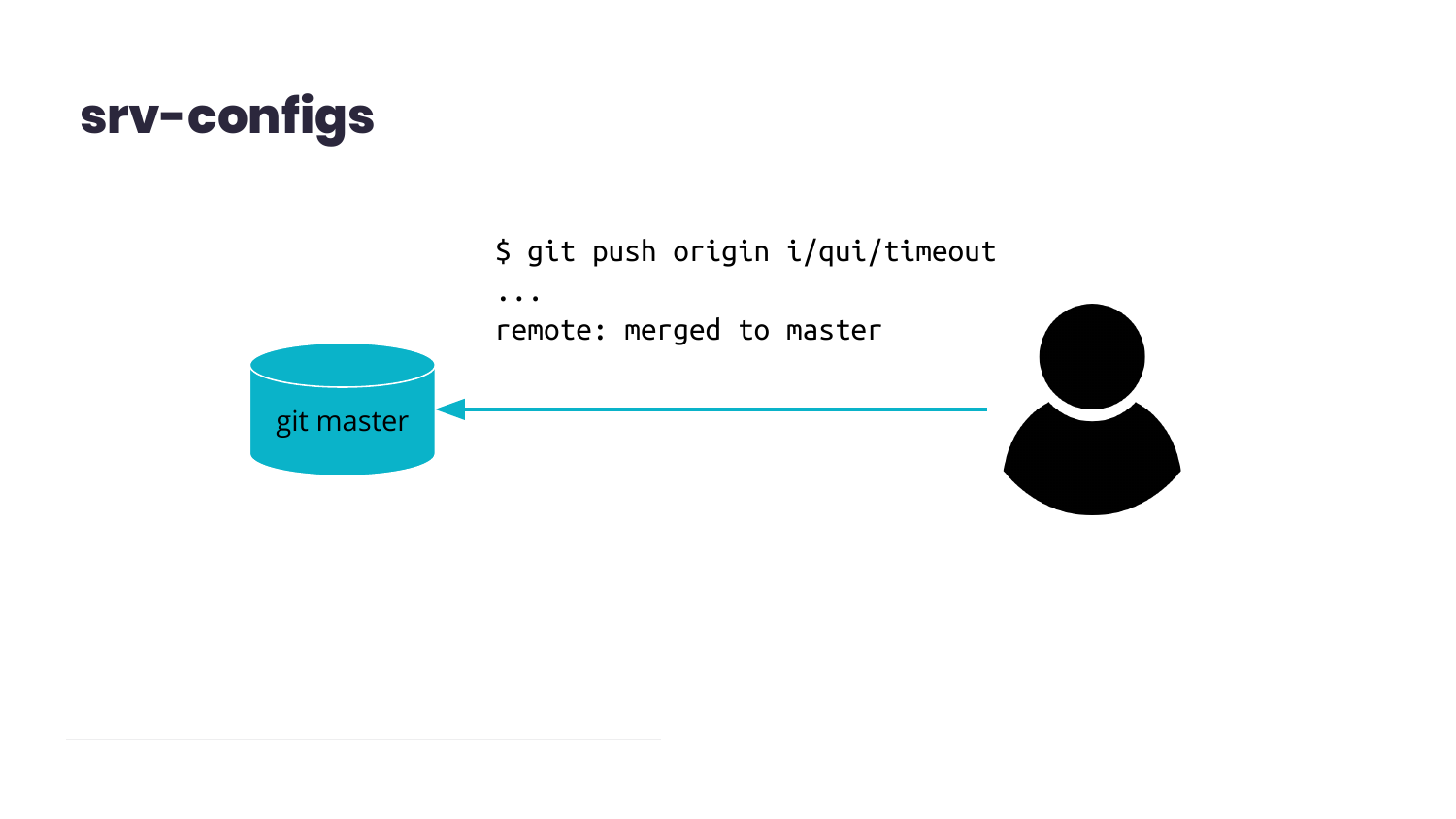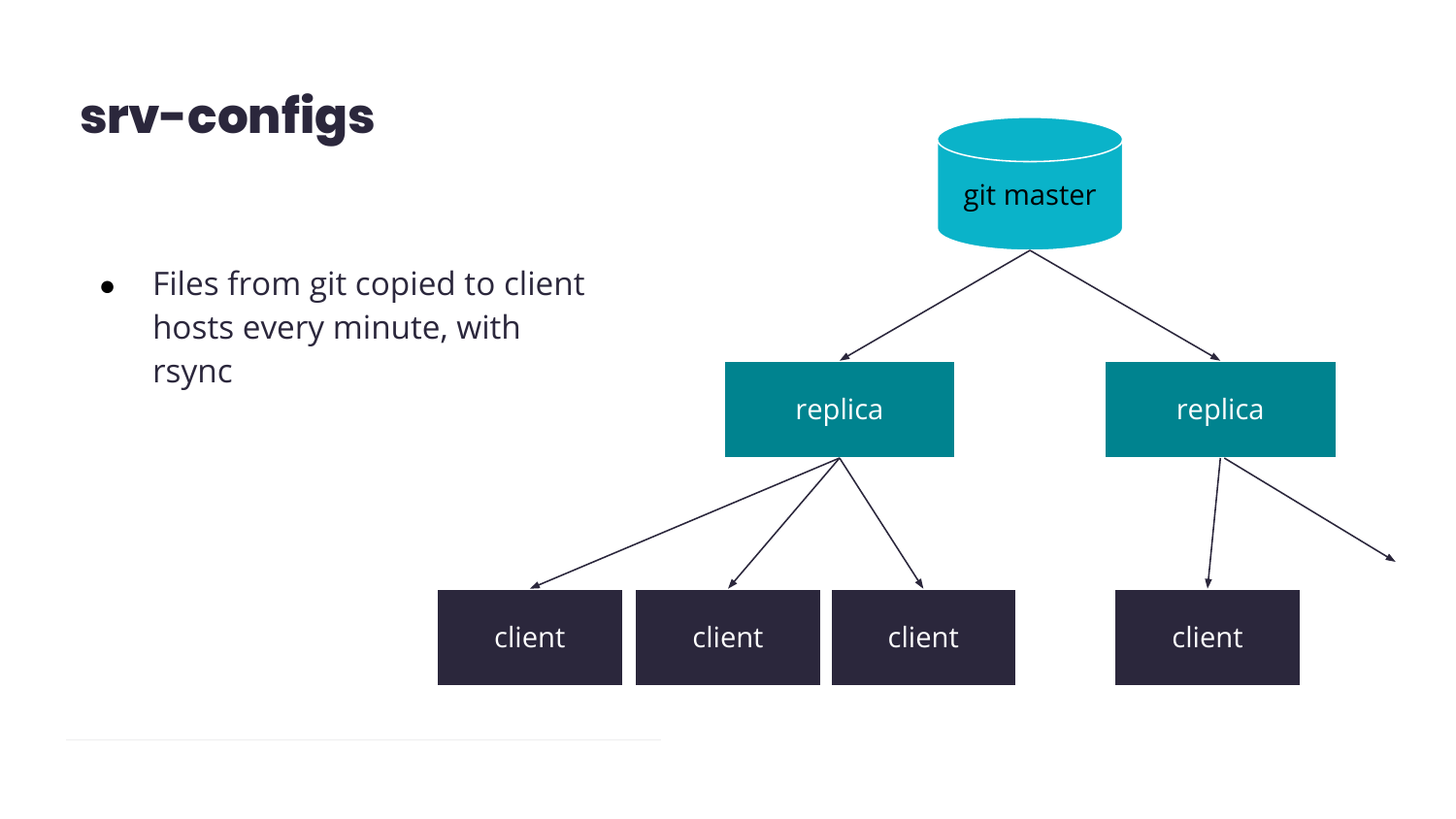Varying files by environment

- Configs stored in git for all environments
- Clients materialize a view based on their location ("hiera-merging")

| Common/    |  |
|------------|--|
| foo.yaml   |  |
| ecosystem/ |  |
| prod/      |  |
| foo.yaml   |  |
| dev/       |  |
| region/    |  |
|            |  |
|            |  |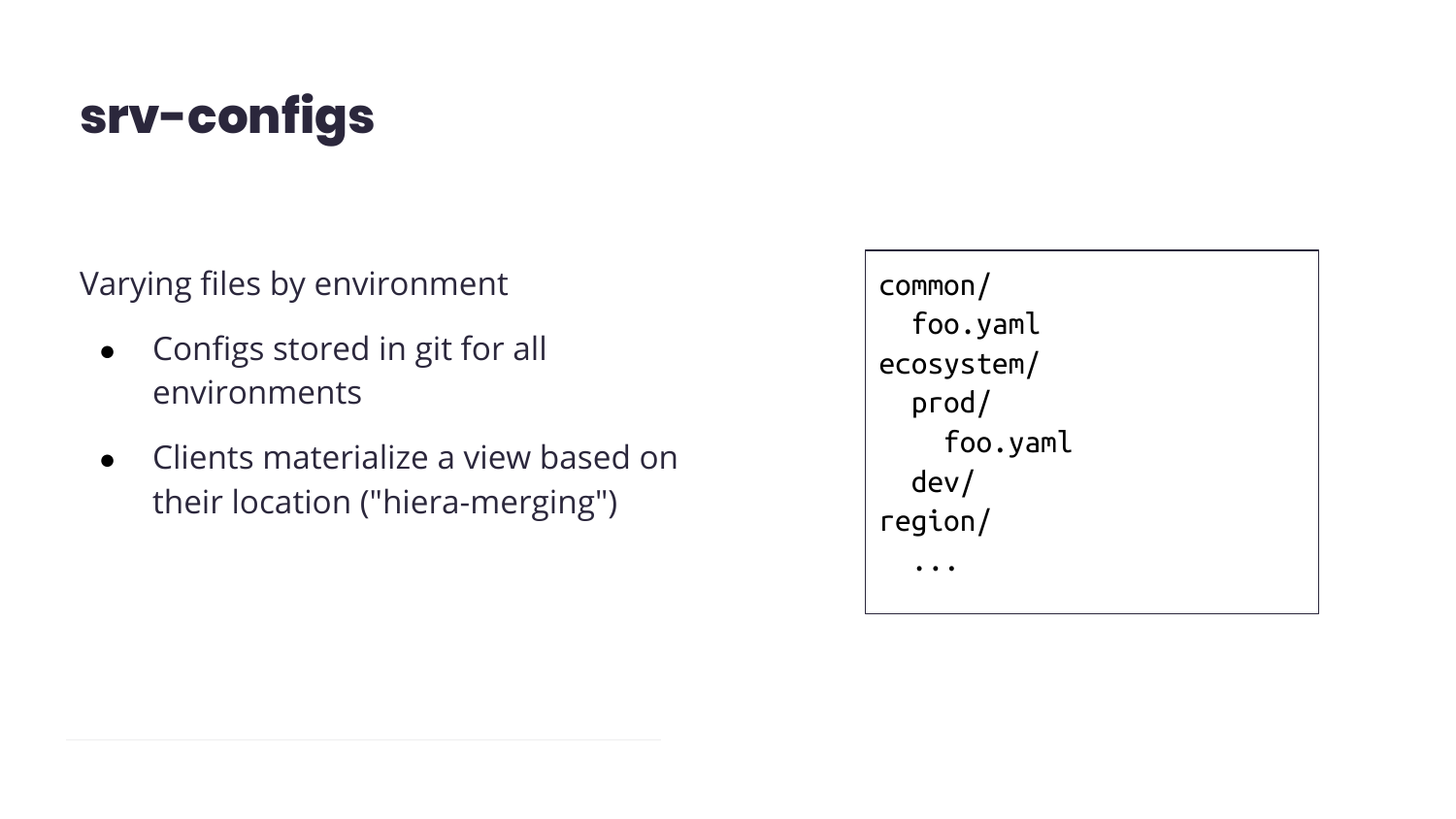



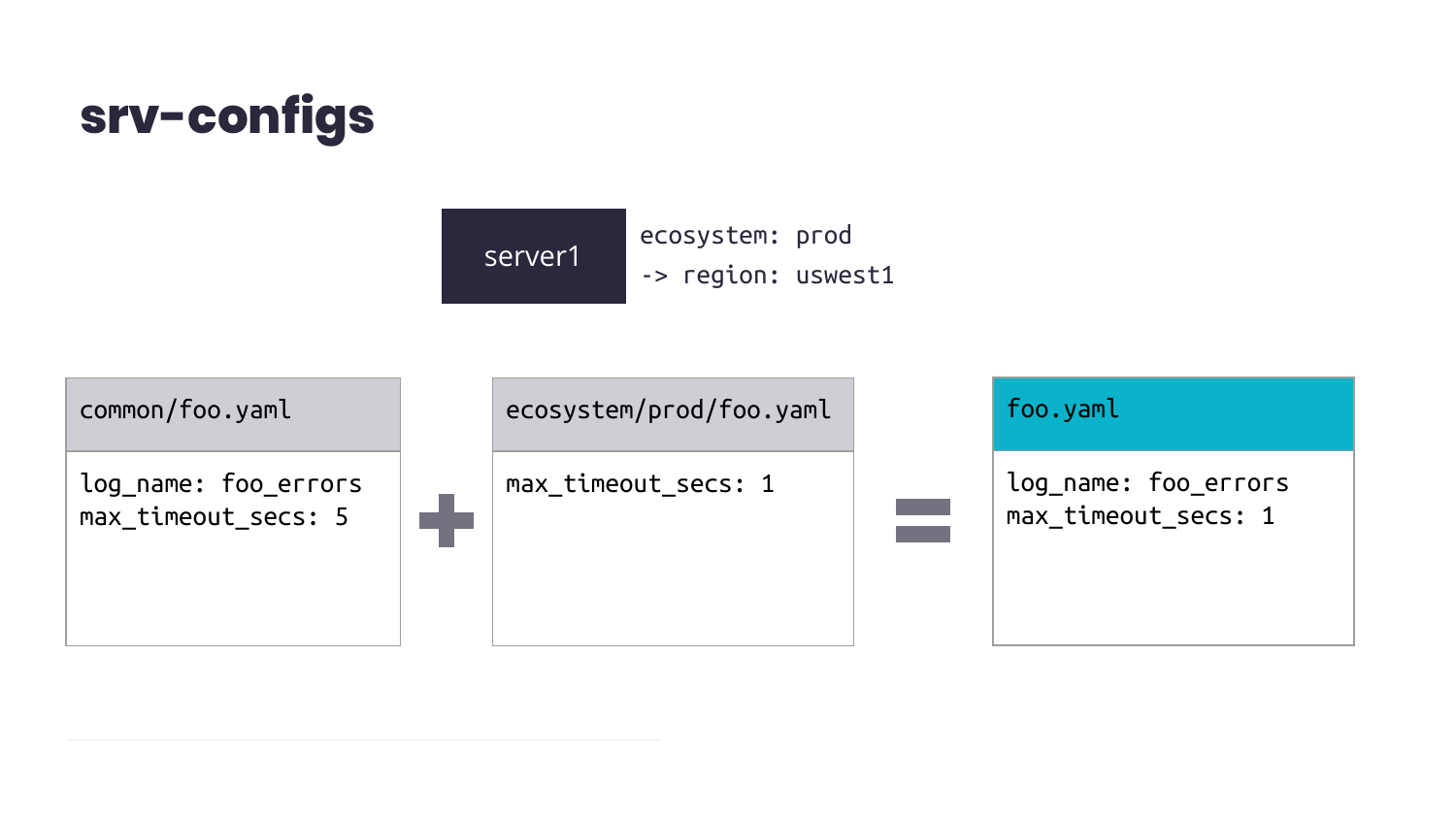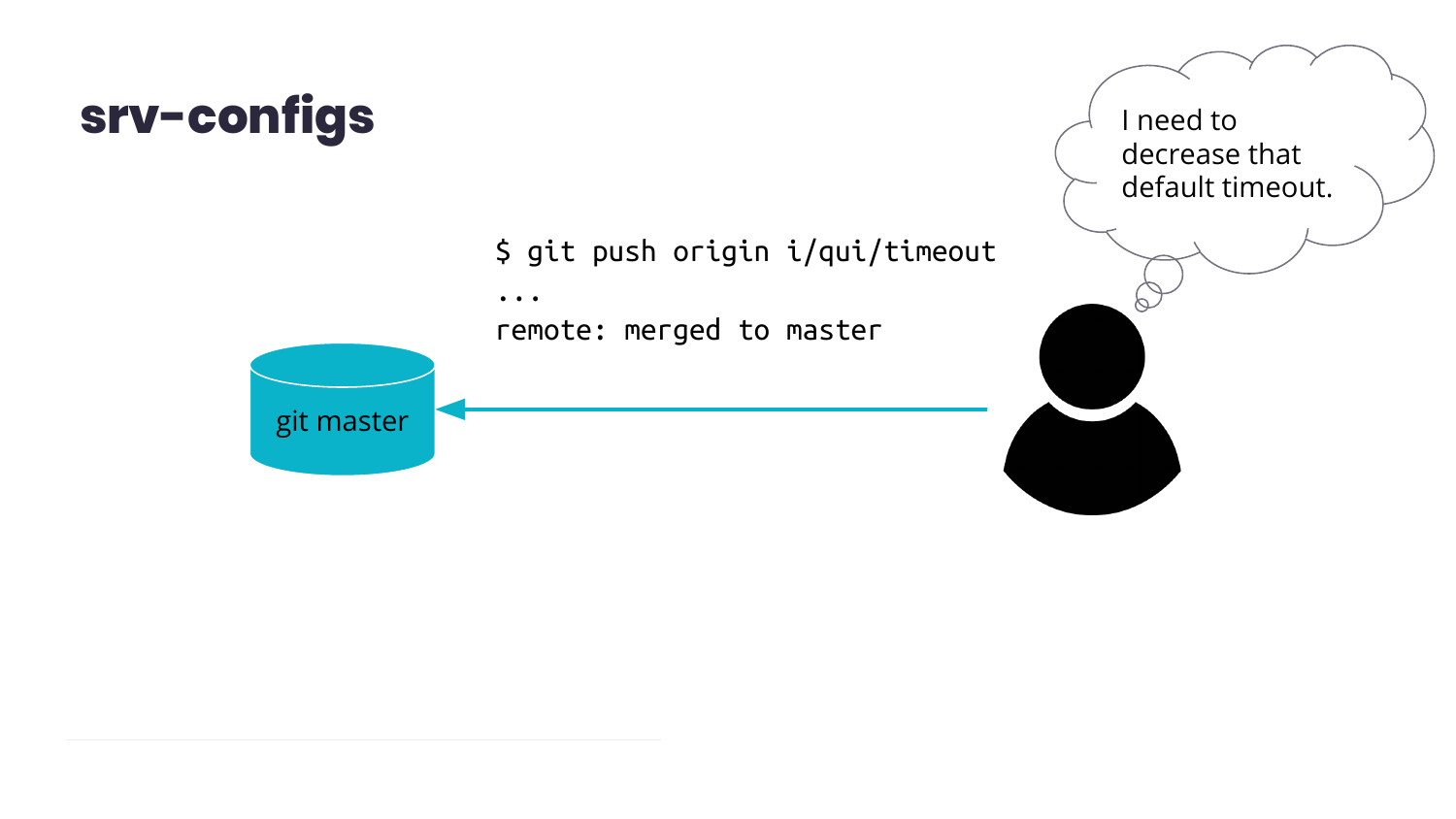# **See changes in**  2 minutes.

Push a branch and your service will start using those values as soon as the files update, with no restart required.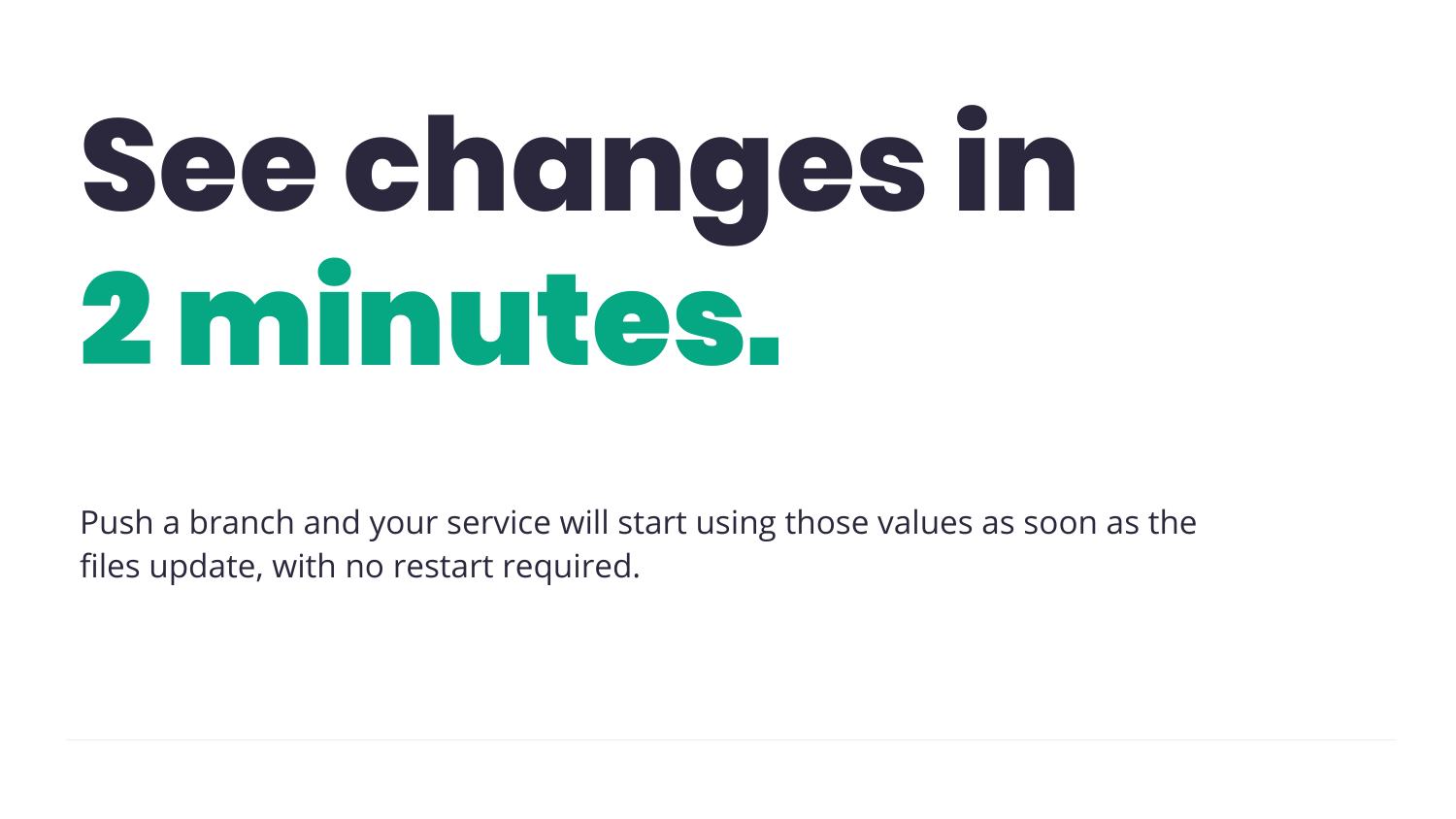#### **Configuration brings down the site**

```
experiments:
   buttons:
     active: True
     cohorts: [...]
```
-----

```
cohort = get_cohort('buttons')
# modern_blue, layout_blue
use_blue_buttons = 'blue' in cohort
```


| $F_i$ Fri, Oct 18 |                       |             |
|-------------------|-----------------------|-------------|
| $\circ$ 7:00 pm   |                       | ++ 2 people |
| 5:00 pm           | 9:00 pm               | $9:15$ pm   |
| 9:30 pm           |                       |             |
|                   |                       |             |
|                   | See more availability |             |
| q-portland.com    |                       |             |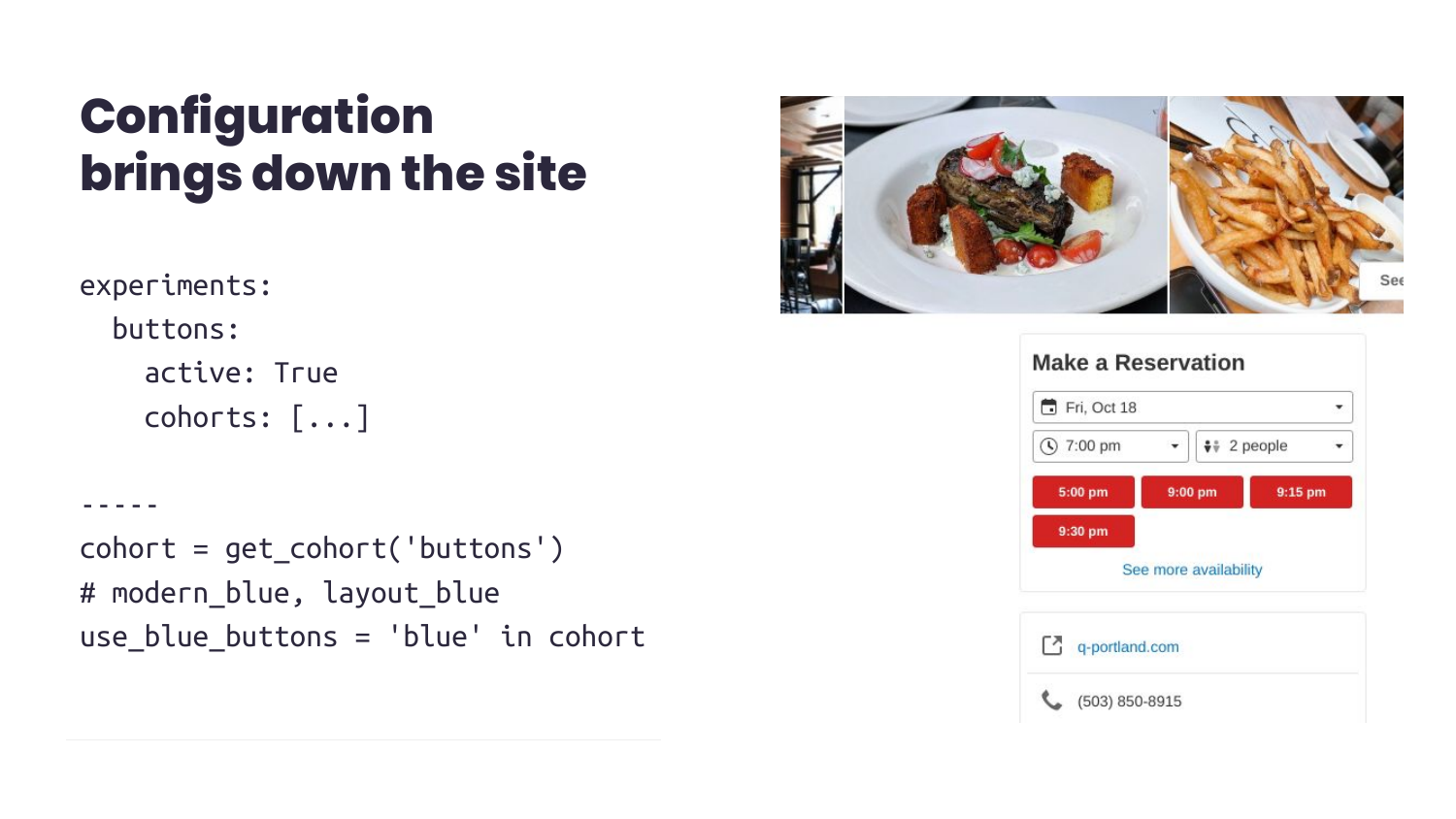#### **Configuration brings down the site**



```
experiments:
   buttons:
     active: False
     cohorts: [...]
```
-----

**TypeError: argument of type 'NoneType' is not iterable**

```
cohort = get_cohort('buttons')
# modern_blue, layout_blue
use_blue_buttons = 'blue' in cohort
```


#### The dog ate our website.

Ok, ok, ok we know that's not an excuse. We'll have it back up-andrunning for you shortly.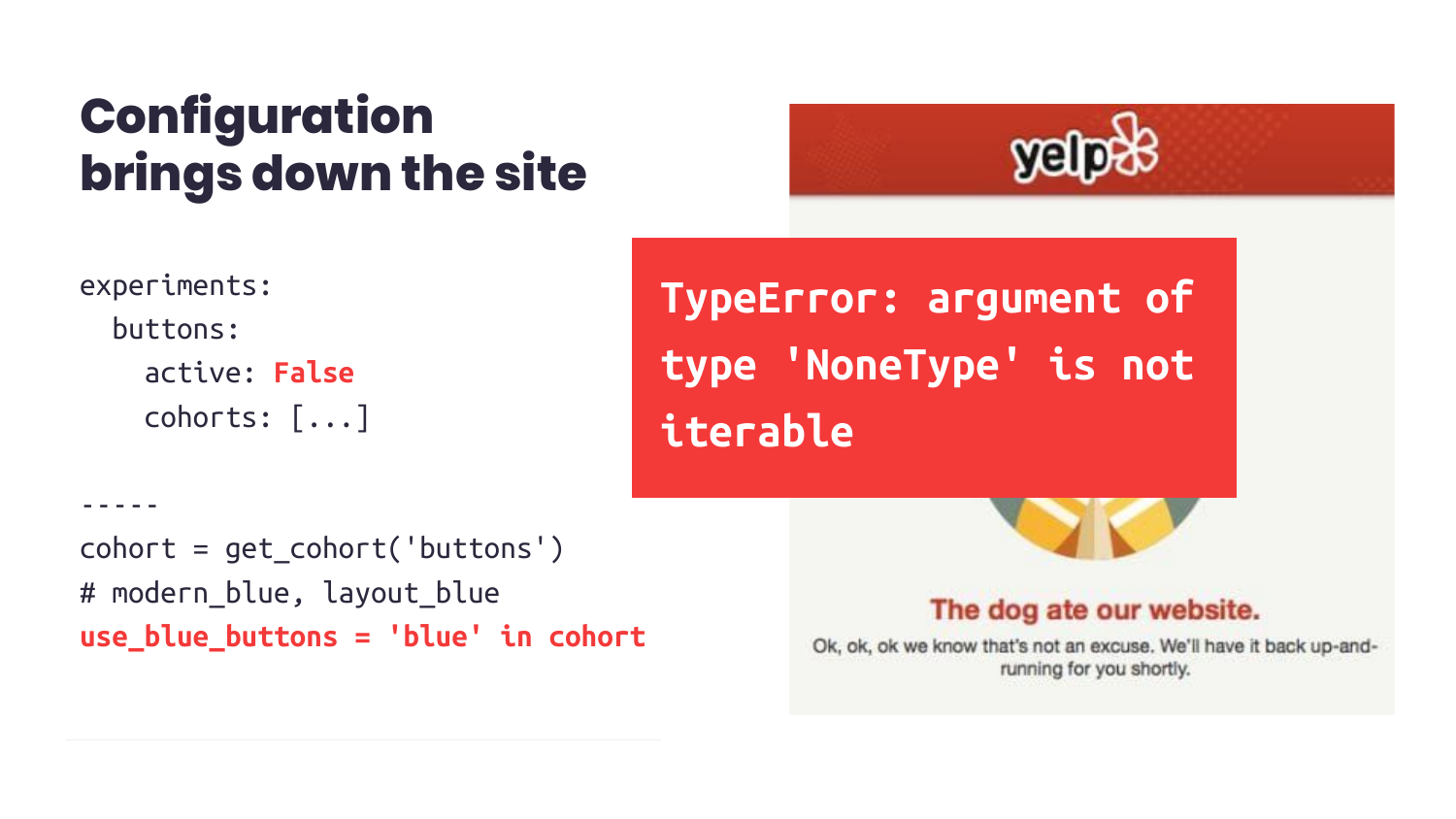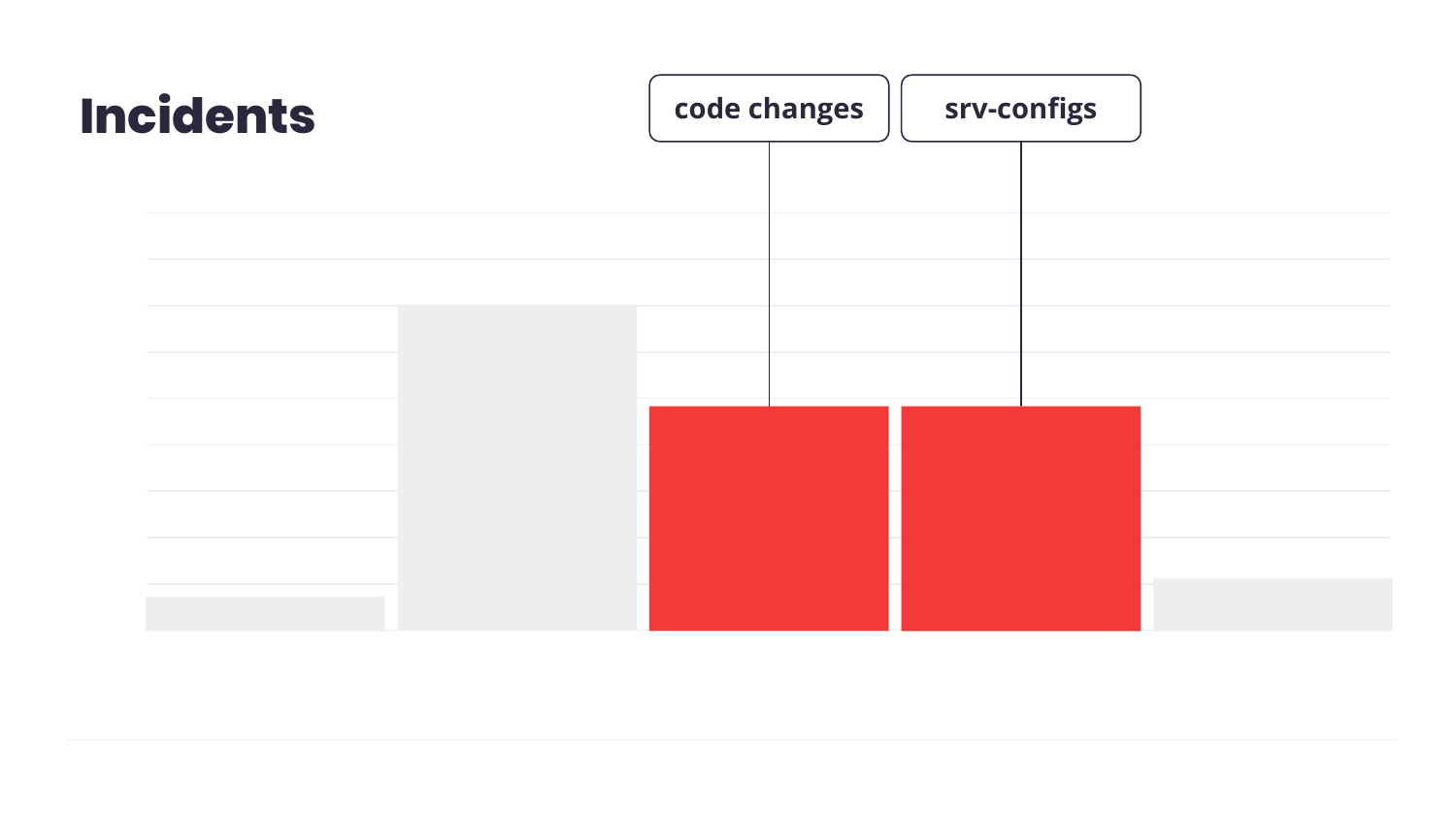#### srv-configs deploy

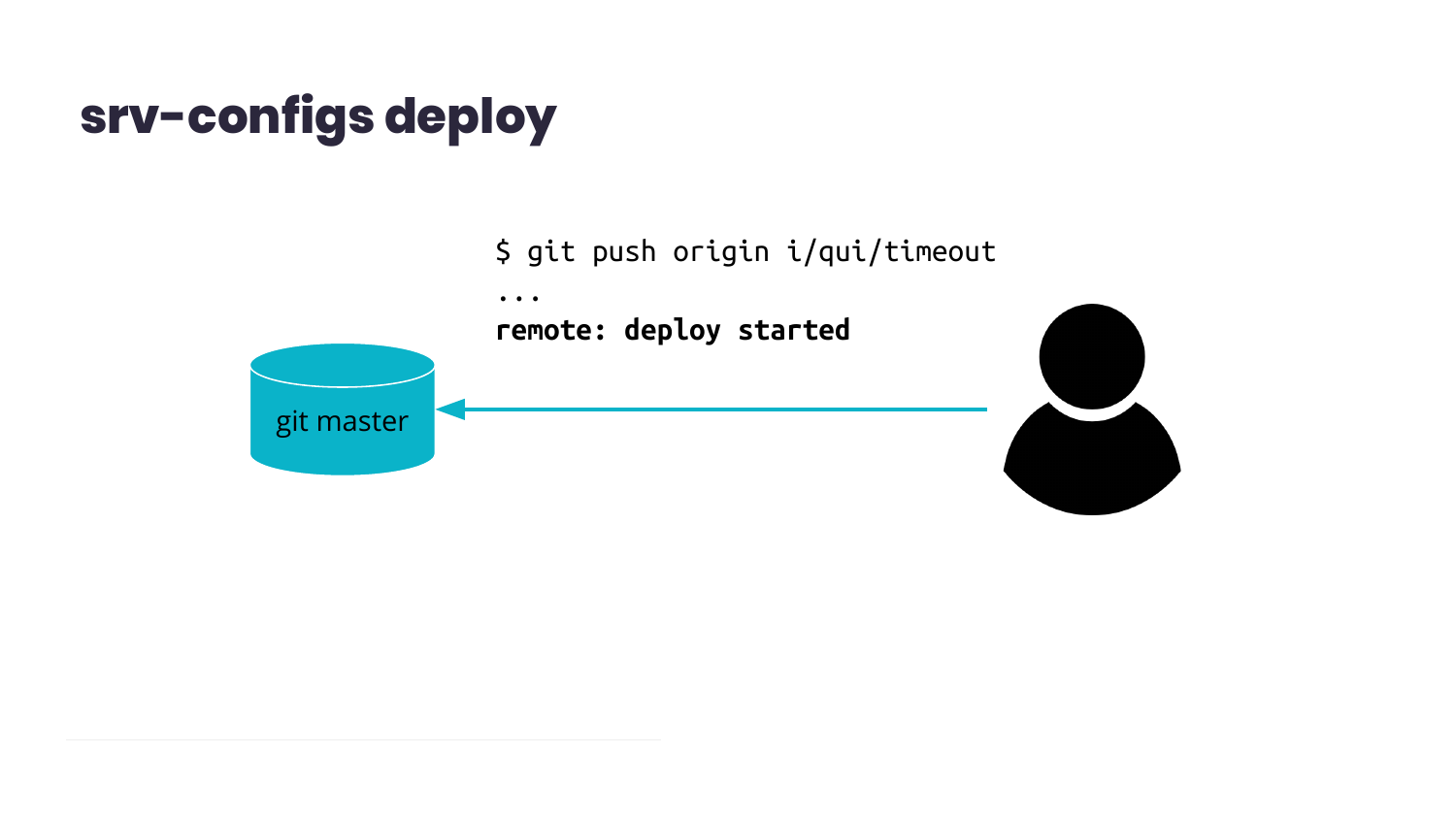## **Make it easy to do the right thing.**

Automatically stage changes, from stage to canary to production.

Roll back in one step.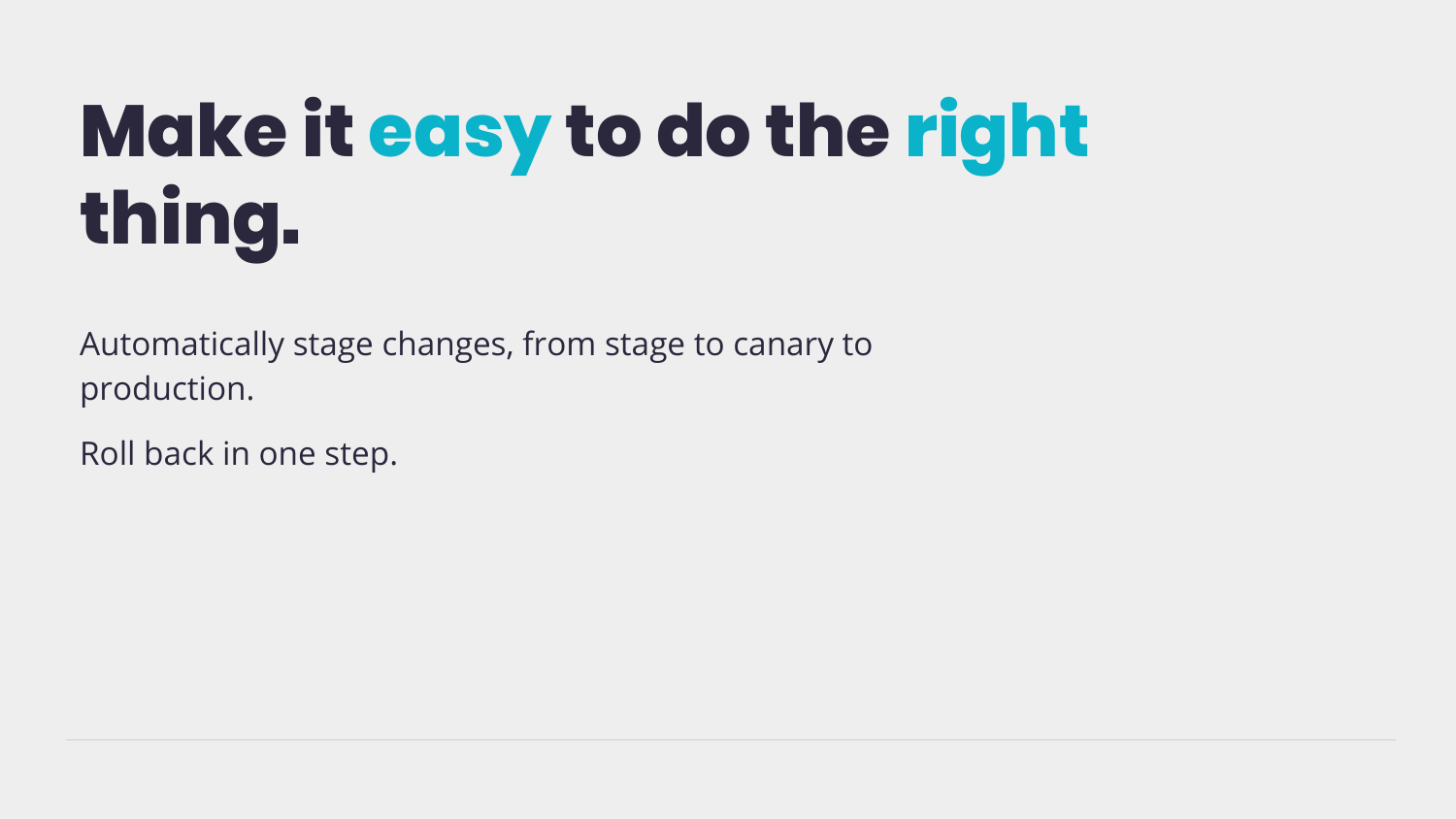| public deploy of i/qui/demo                                   |      |  |  |  |
|---------------------------------------------------------------|------|--|--|--|
| (540f76deb3b57cb0d5bcc36ba638ecaa46e46461)   state: deploying |      |  |  |  |
| stage: 100%, dev: 100%, canary: 0%, prod: 0%                  |      |  |  |  |
| <b>Rollback Now</b>                                           |      |  |  |  |
| 2 replies                                                     |      |  |  |  |
| <b>srv-configs</b> APP < 1 minute ago                         |      |  |  |  |
| public deploy of i/qui/demo                                   |      |  |  |  |
| $(540f76deb3b57cb0d5bcc36ba638ecaa46e46461)$                  |      |  |  |  |
| Deploying over next 180 seconds                               |      |  |  |  |
| State machine: deploying                                      |      |  |  |  |
| Progress: stage: 100%, dev: 100%, canary: 0%, prod: 0%        |      |  |  |  |
| Last operator action: None                                    |      |  |  |  |
| <b>srv-configs</b> APP < 1 minute ago                         |      |  |  |  |
| Author: @qui                                                  |      |  |  |  |
| Files affected: ['common/compute_infra_test_service.yaml']    |      |  |  |  |
| Reply<br>O                                                    | €    |  |  |  |
| Also send to # test 2                                         | Seno |  |  |  |

Send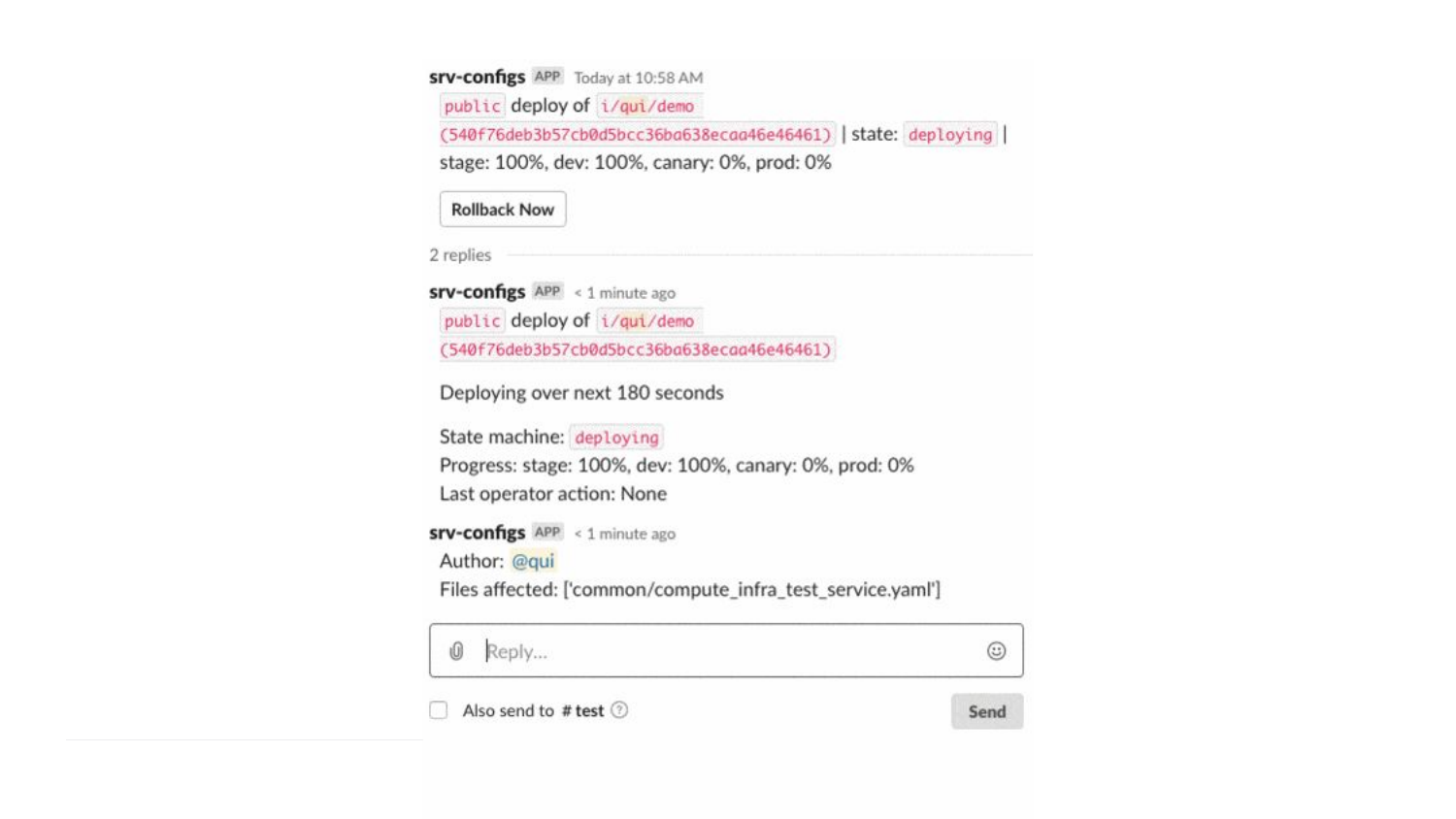#### **Interactive interface**





updated as it goes through stages.



**1** Progress of deploy **1** Prominent button to encourage rolling back in case of issues. **2** Prominent button to **2** More details for



authors in thread.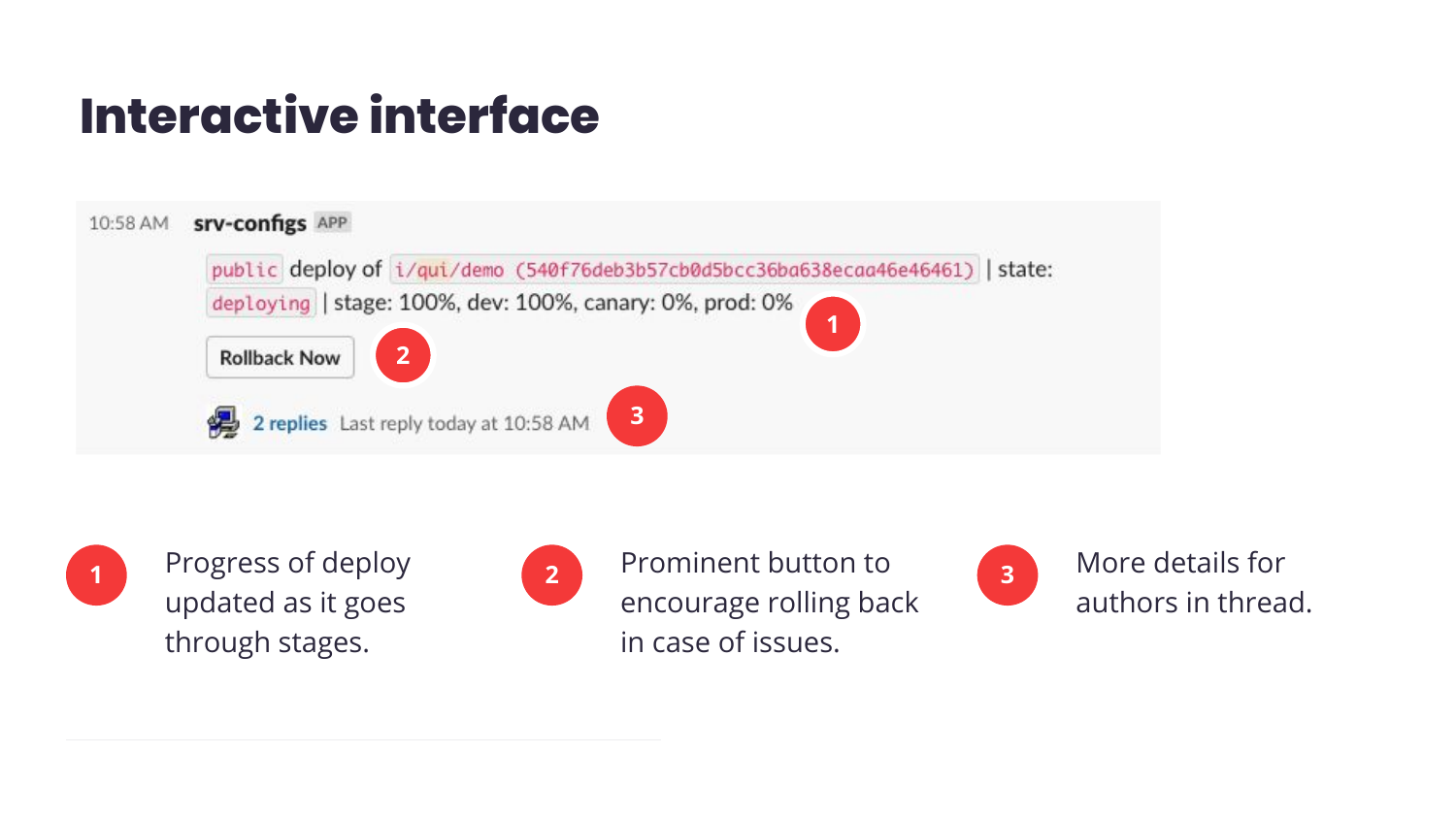

\$ git push origin i/qui/timeout



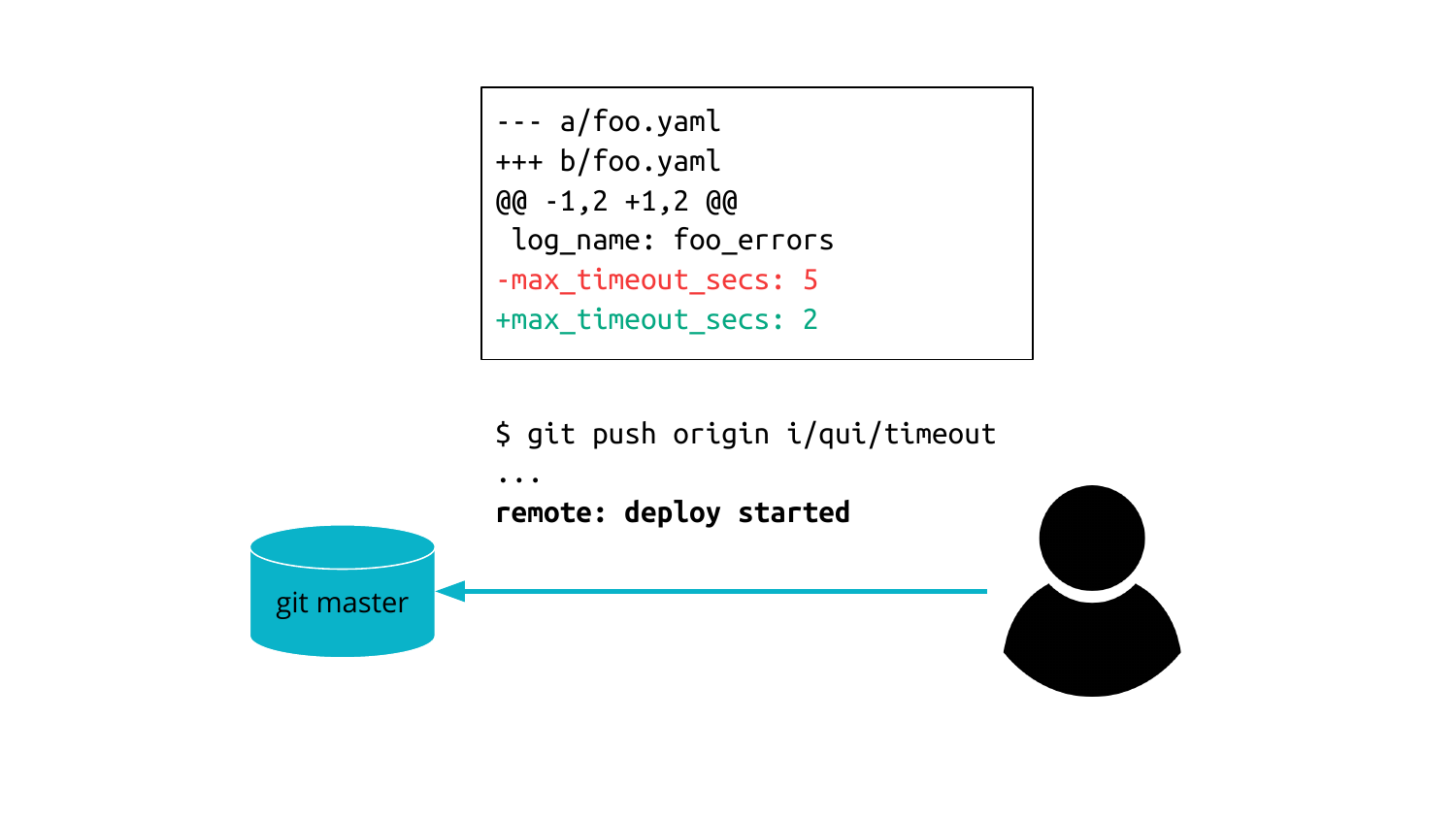#### **Implementing staged deployments**

When an integration branch (i/) is pushed, git hooks:

- Generate a deployment version of each affected file
- Update control file with rollout information for that branch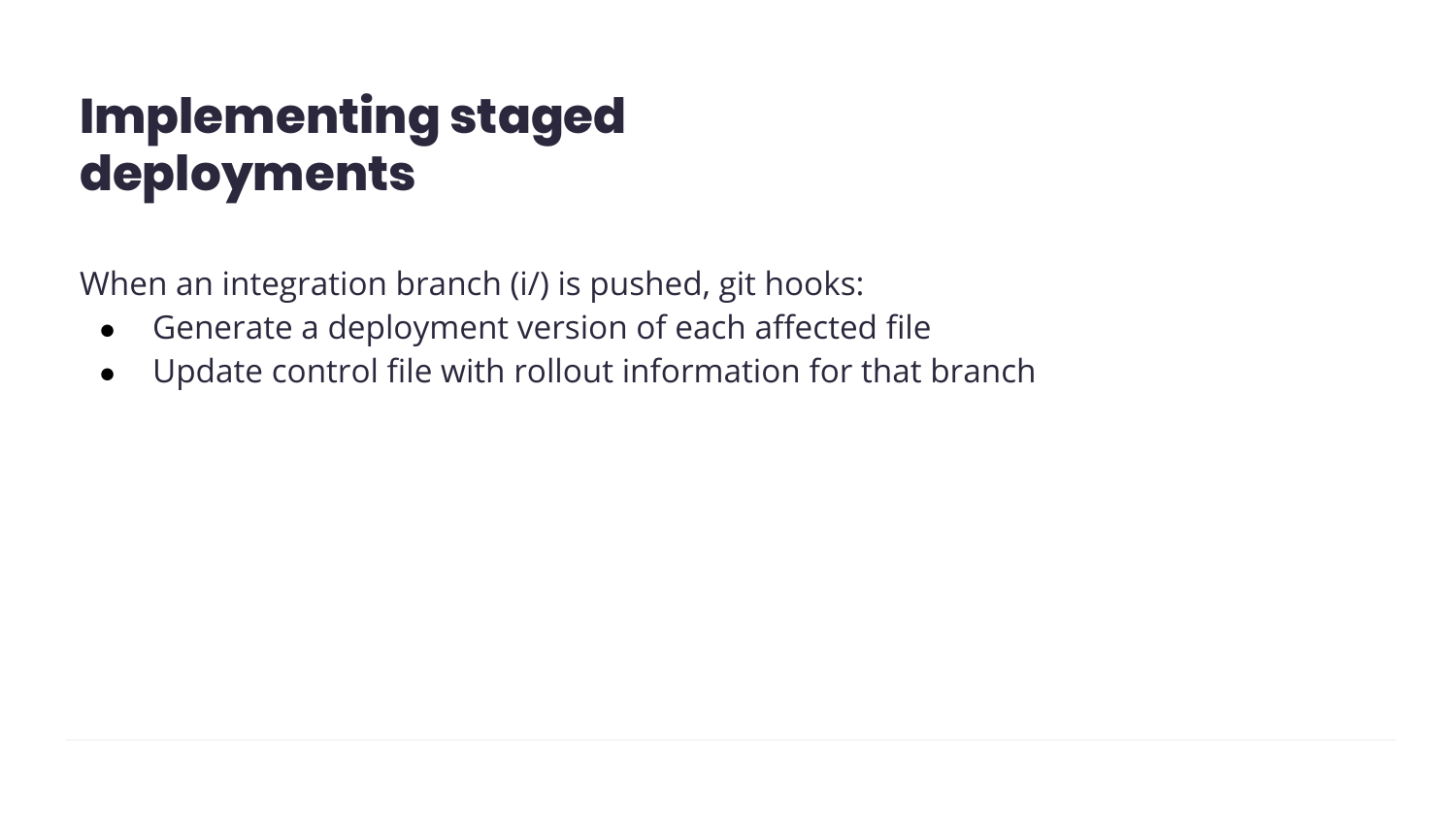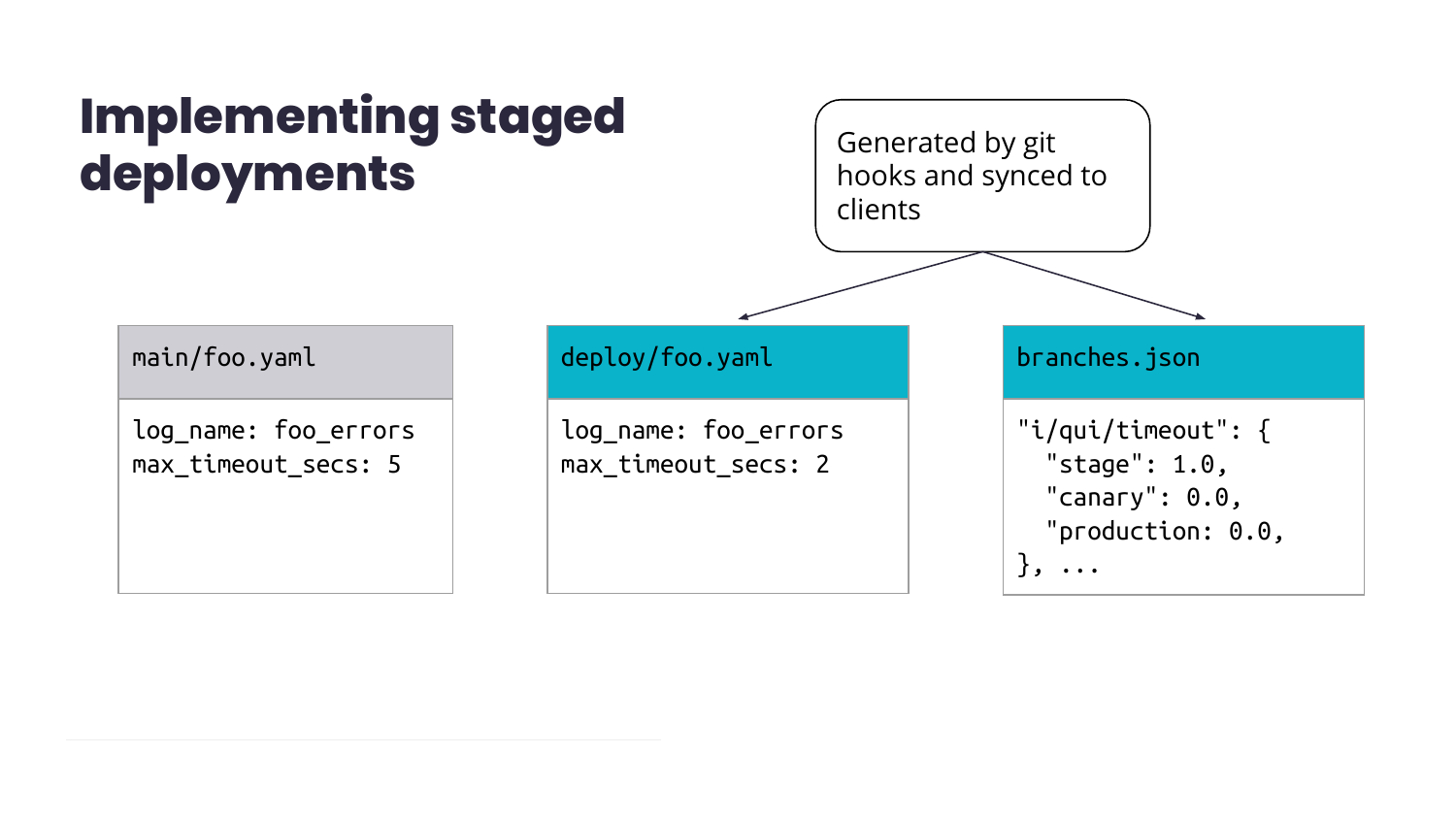#### **New clientlib**

Provides an interface between data (files) and logic

#### **Before**

 load\_file('my\_service.yaml') watcher('my\_service.yaml').reload\_if\_changed()

#### **After**

```
 load_namespace('my_service')
 get_watcher('my_service').reload_if_changed()
```
#### **Consider deploy files and branches.json!**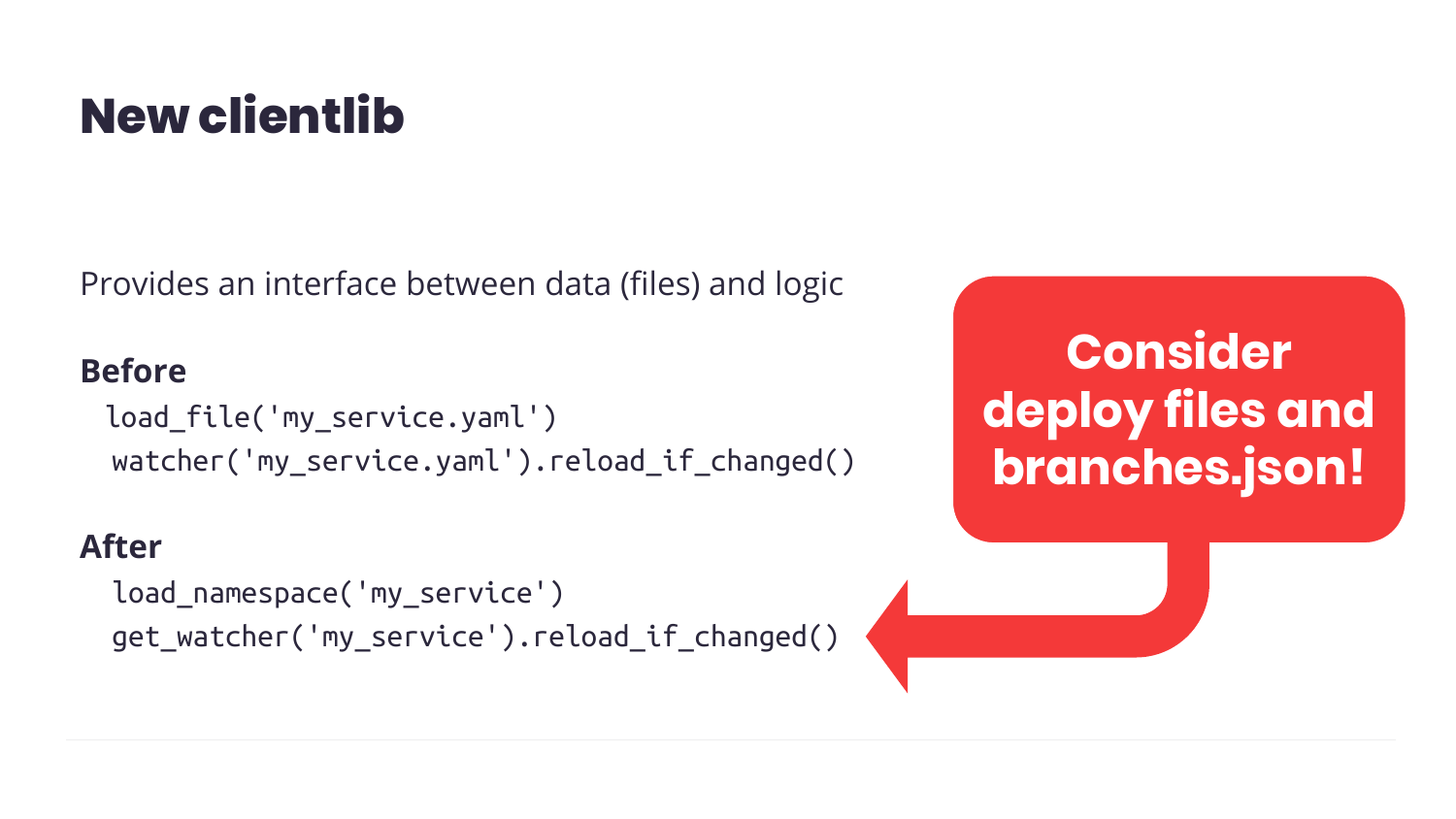### **Rolling back**

When the rollback button is clicked:

- Delete deploy files
- Remove branch from branches.json

| <b>srv-configs</b> APP Today at 11:25 AM                                               |   |
|----------------------------------------------------------------------------------------|---|
| public deploy of i/qui/demo                                                            |   |
| (08acbb5bd5bd019ade5968110e0edeb35f2760a0)   state: cancelled                          |   |
| Cancelled                                                                              |   |
| 3 replies                                                                              |   |
| <b>srv-configs</b> APP < 1 minute ago                                                  |   |
| public deploy of i/qui/demo                                                            |   |
| $(08acbb5bd5bd019ade5968110e0edeb35f2760a0)$                                           |   |
| Deploy cancelled.                                                                      |   |
| State machine: cancelled                                                               |   |
| Progress: Cancelled                                                                    |   |
| Last operator action: rollback                                                         |   |
| $srv$ -configs $APP < 1$ minute ago                                                    |   |
| Author: @qui                                                                           |   |
| Files affected: ['common/compute_infra_test_service.yaml']                             |   |
| <b>srv-configs</b> APP < 1 minute ago                                                  |   |
| qui pressed rollback                                                                   |   |
| $\left(\!\!\left(\!\!\begin{array}{c} 0\\ 0\end{array}\!\!\right)\!\!\right)$<br>Reply | ☺ |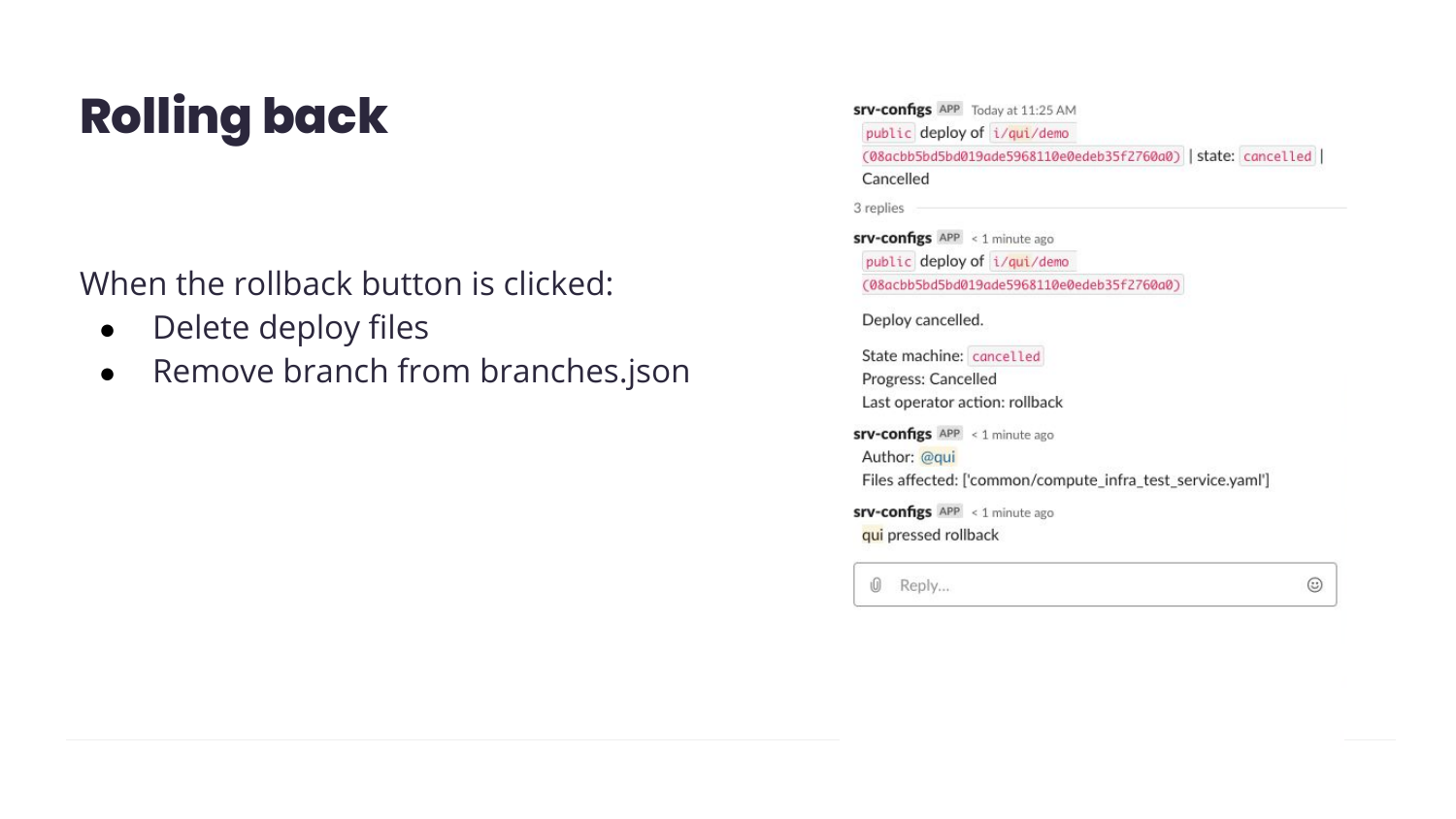| public deploy of i/qui/demo                                   |      |  |  |  |
|---------------------------------------------------------------|------|--|--|--|
| (540f76deb3b57cb0d5bcc36ba638ecaa46e46461)   state: deploying |      |  |  |  |
| stage: 100%, dev: 100%, canary: 0%, prod: 0%                  |      |  |  |  |
| <b>Rollback Now</b>                                           |      |  |  |  |
| 2 replies                                                     |      |  |  |  |
| <b>srv-configs</b> APP < 1 minute ago                         |      |  |  |  |
| public deploy of i/qui/demo                                   |      |  |  |  |
| $(540f76deb3b57cb0d5bcc36ba638ecaa46e46461)$                  |      |  |  |  |
| Deploying over next 180 seconds                               |      |  |  |  |
| State machine: deploying                                      |      |  |  |  |
| Progress: stage: 100%, dev: 100%, canary: 0%, prod: 0%        |      |  |  |  |
| Last operator action: None                                    |      |  |  |  |
| <b>srv-configs</b> APP < 1 minute ago                         |      |  |  |  |
| Author: @qui                                                  |      |  |  |  |
| Files affected: ['common/compute_infra_test_service.yaml']    |      |  |  |  |
| Reply<br>O                                                    | €    |  |  |  |
| Also send to # test 2                                         | Seno |  |  |  |

Send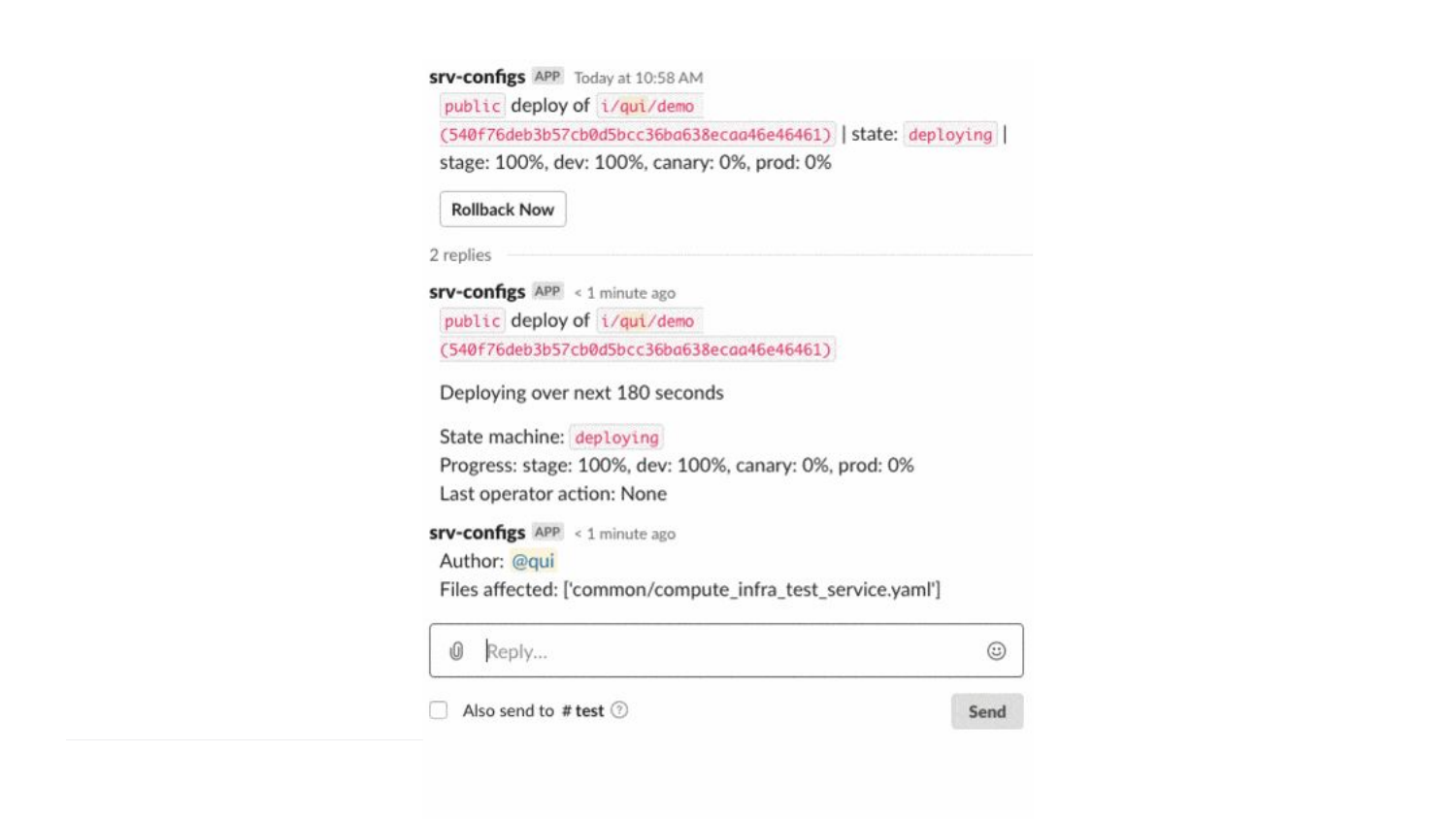### **Rolling back later**

Tell the user how to rollback after the deploy is done, too.

**srv-configs** APP Today at 10:58 AM public deploy of i/qui/demo (540f76deb3b57cb0d5bcc36ba638ecaa46e46461) | state: complete | stage: 100%, dev: 100%, canary: 100%, prod: 100% 3 replies **srv-configs** APP 3 minutes ago public deploy of i/qui/demo (540f76deb3b57cb0d5bcc36ba638ecaa46e46461)

Merged into master.

State machine: complete Progress: stage: 100%, dev: 100%, canary: 100%, prod: 100% Last operator action: None **srv-configs** APP 3 minutes ago Author: @qui Files arrected: ['common/compute\_infra\_test\_service.yam!'] **srv-configs** APP < 1 minute ago Merged into master. Rollback Command (from your devbox): srv-configs rollback 540f76deb3b57cb0d5bcc36ba638ecaa46e46461 O ☺ Reply... Also send to # test  $\circledR$ Send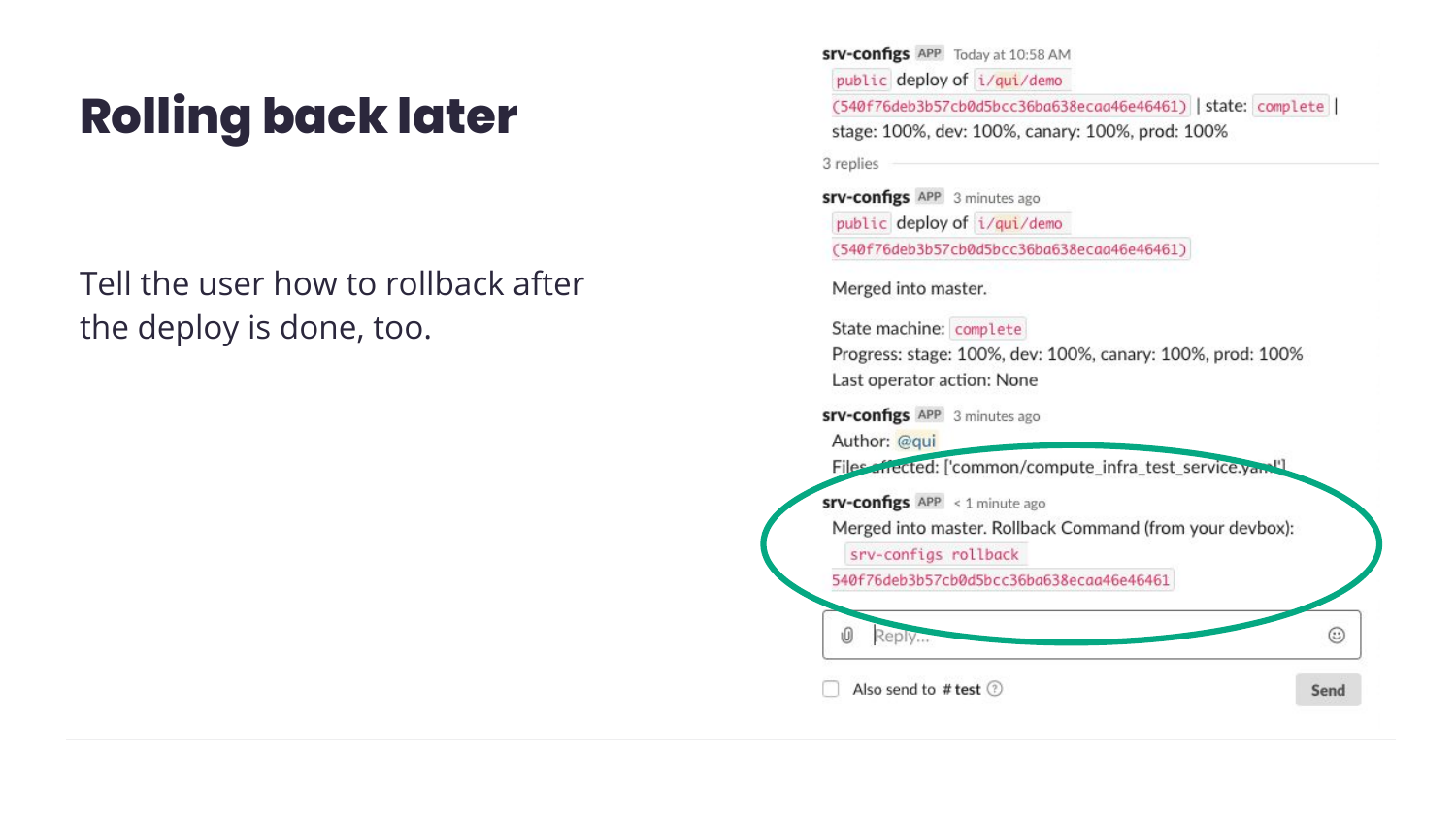#### **Automatic rollbacks**

Can monitor SLOs or other metrics in deploy process

Notify users and default to  $\bullet$ rolling back

12 replies

PaaSTA APP 22 days ago

Deploy of 9ddf07cd of bot\_signal\_platform to prod.canary:

Finished rolling back to 3102dd56 in prod.canary

State machine: abandon Progress: 100% Last operator action: None

1 of 9 SLOs are failing: bot\_signal\_platform: get\_guv\_classification\_v1 p99 > 50 (duration=1h, percent\_of\_duration=95, paasta\_cluster=norcal-prod)

PaaSTA APP 22 days ago

^ @pradeepn

PaaSTA APP 22 days ago (Jenkins Job)

PaaSTA APP 22 days ago Marked 9ddf07cd for prod canary

<sup>^</sup> @pradceph

PaaSTA APP 22 days ago

SLO started failing: bot\_signal\_platform: get\_guv\_classification\_v1 p99 > 50 (duration=1h, percent\_of\_duration=95, paasta\_cluster=norcal-prod)

PaaSTA APP 22 days ago

Will automatically roll back in 30 seconds, (at 19:15:05)! Click "Disable auto rollbacks (A)" to cancel this!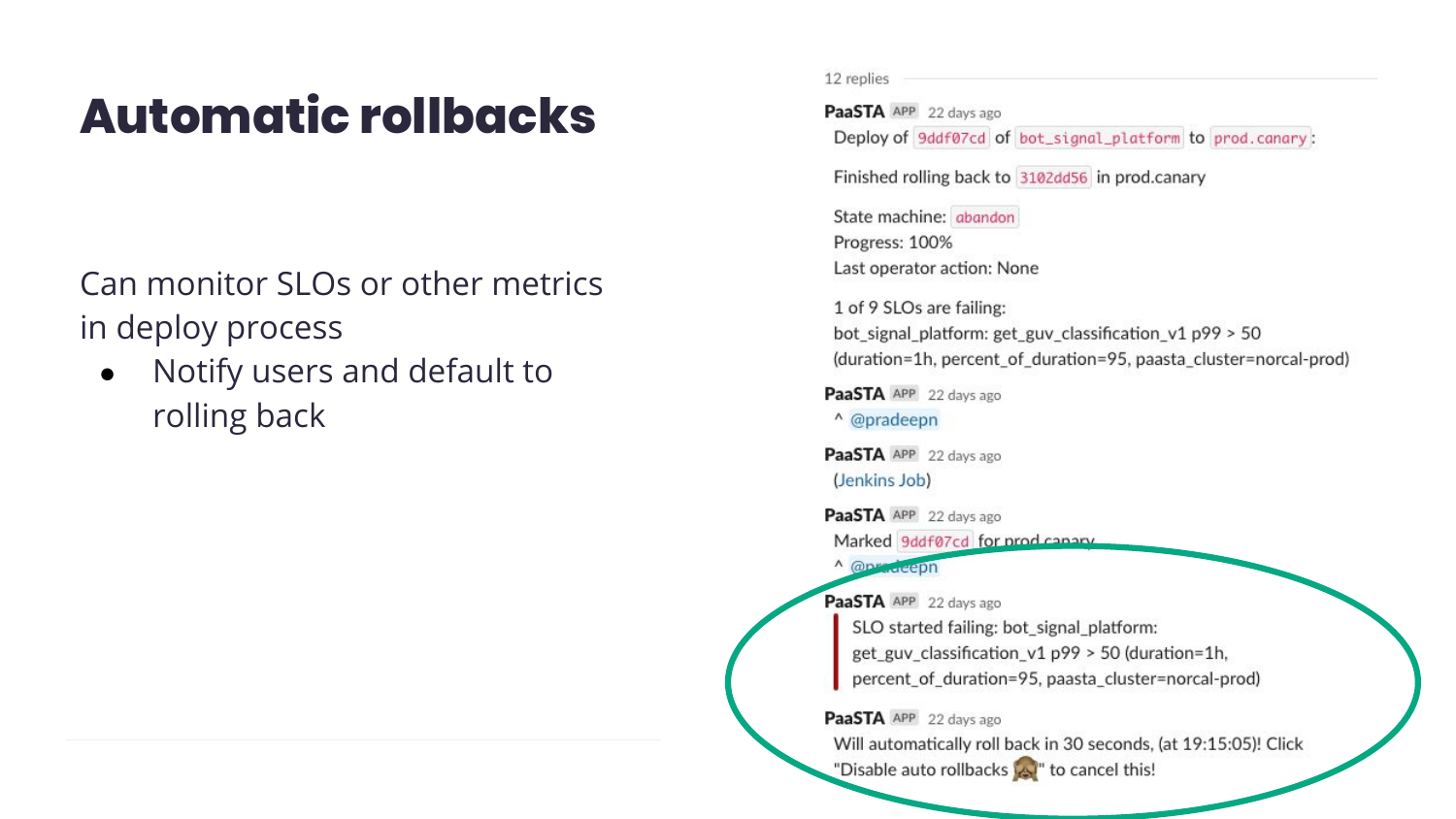## **This is cool...**

## **but why files?**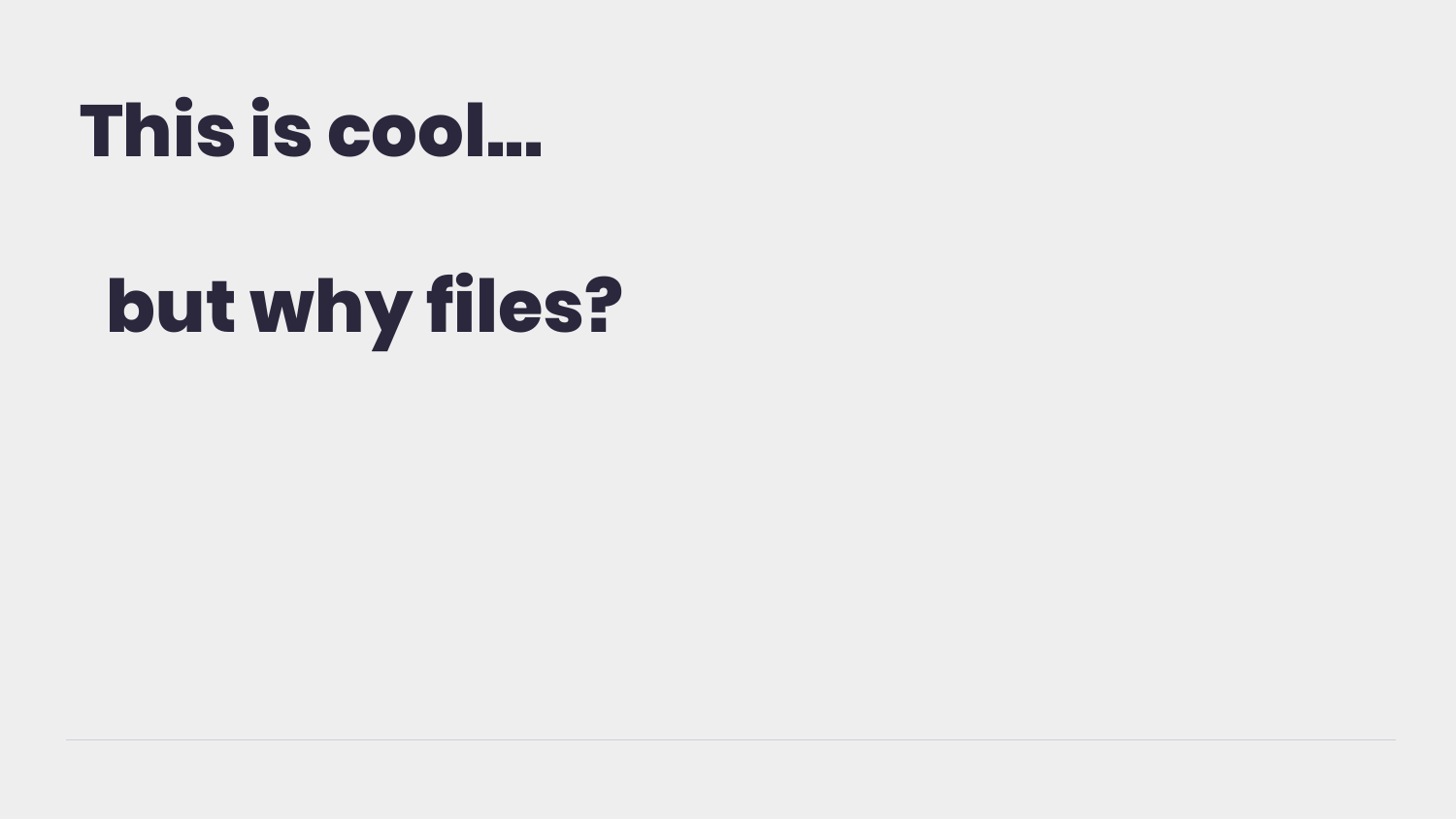#### **We should switch to a datastore!**

Clients can watch for changes, instead of rsyncing everything

More natural API for automated changes

- Updating deploy progress
- Updating config from other systems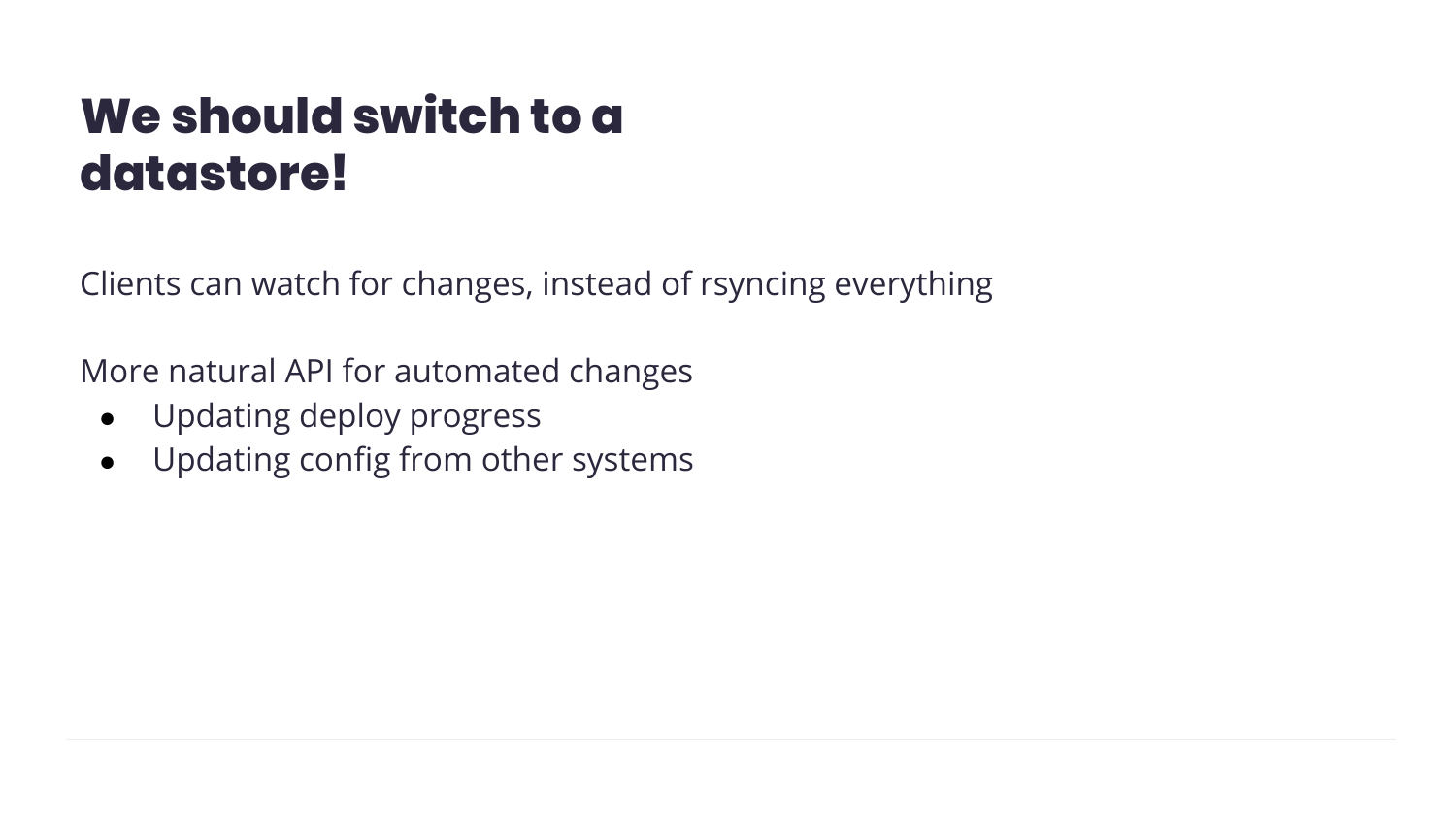#### **…or not. Files have a lot of features.**

Can take advantage of existing workflows for code files

- Editing with text editors
- Searching, reviewing

Version control (git)

- Viewing history
- Reverting changesets

Easy to scale and handle master failures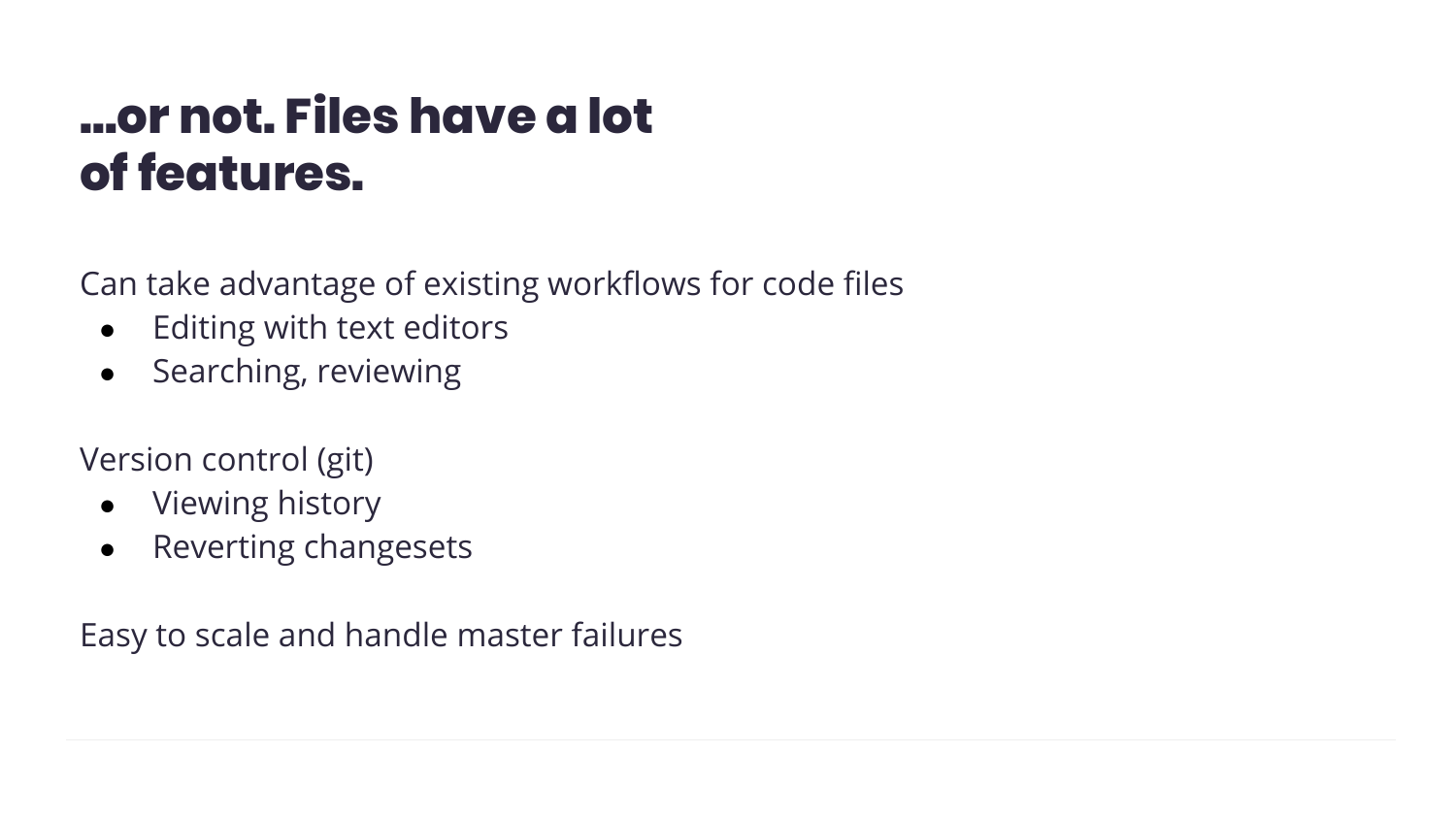

**Time investment**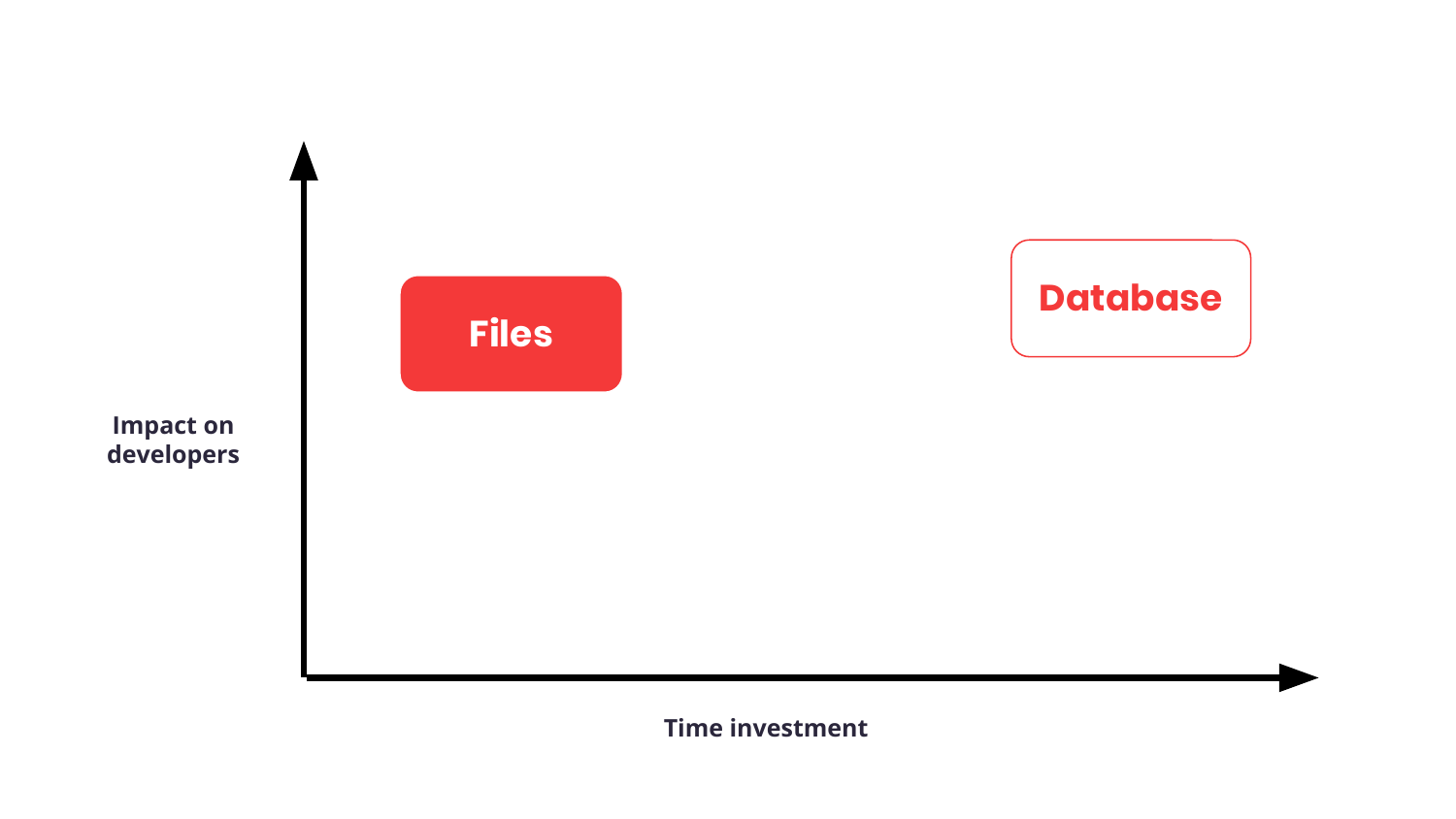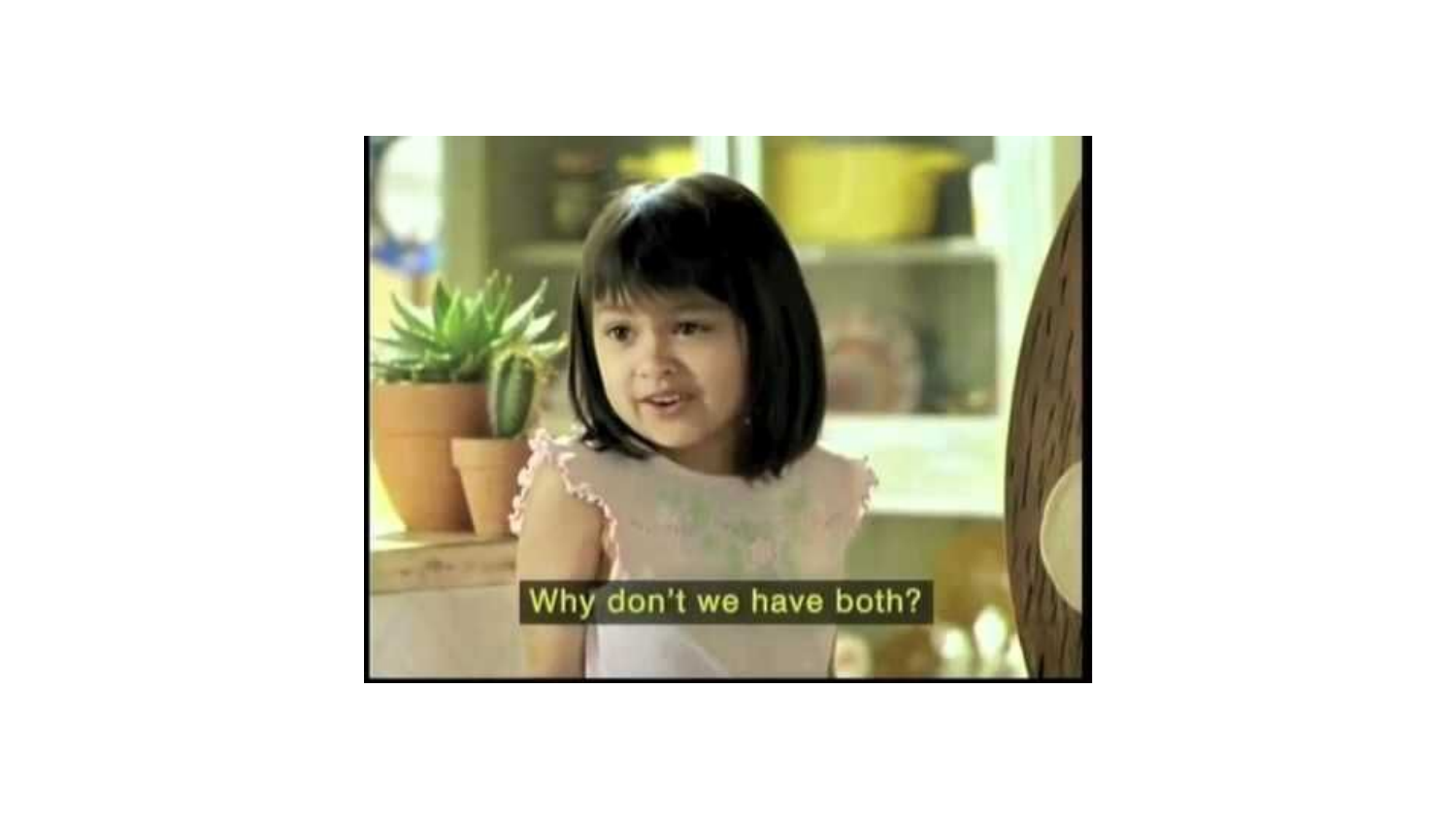# **Configs are as powerful as code.**